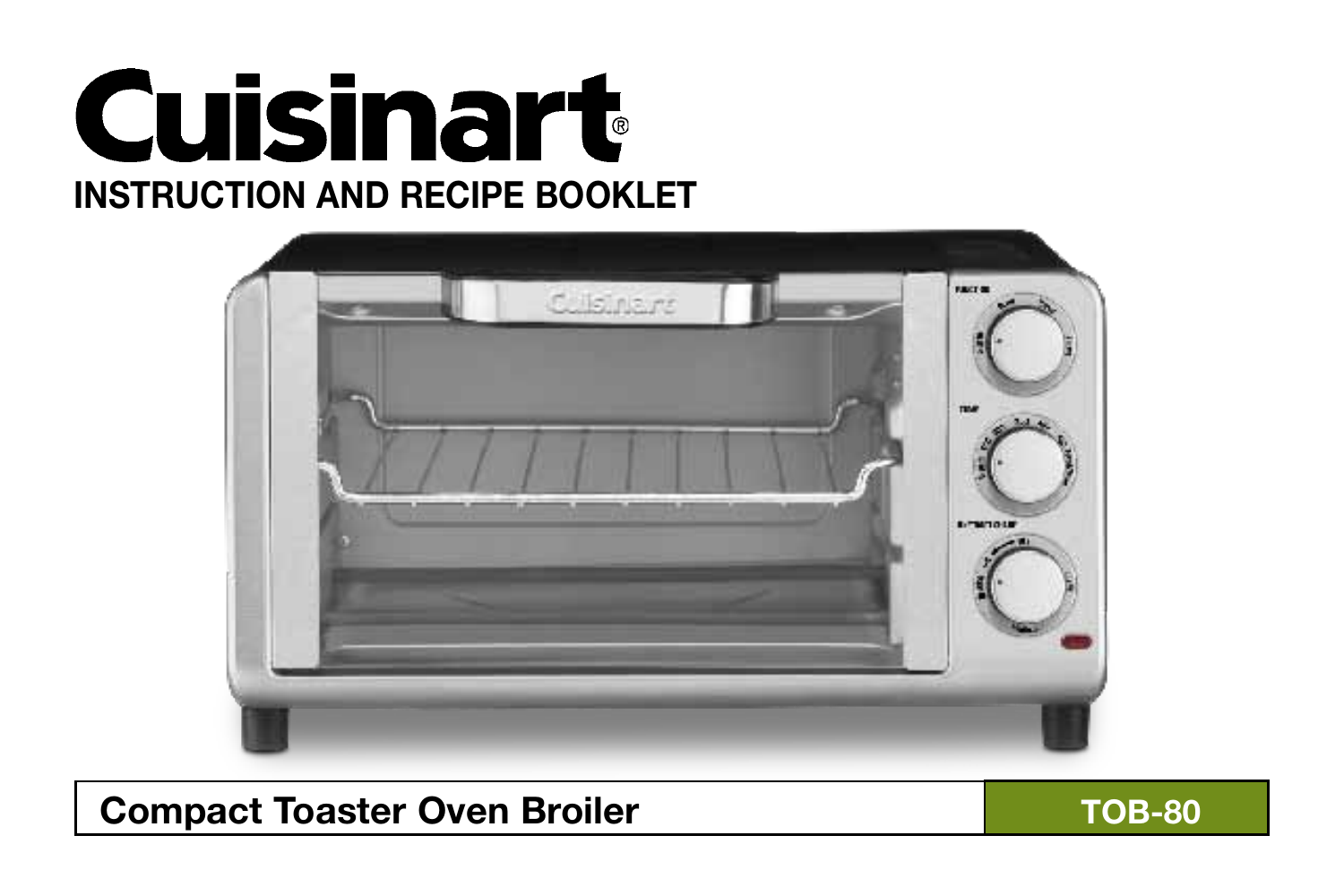# IMPORTANT SAFEGUARDS

When using an electrical appliance, basic safety precautions should always be followed, including the following:

- 1. Read all instructions.
- 2. UNPLUG FROM OUTLET WHEN NOT IN USE AND BEFORE CLEANING. Allow to cool before cleaning or handling.
- 3. Do not touch hot surfaces. Use handles.
- 4. To protect against electrical shock, do not place any part of the toaster oven broiler in water or other liquids. See instructions for cleaning.
- 5. This appliance should not be used by or near children or individuals with certain disabilities.
- 6. Do not operate any appliance with a damaged cord or plug, or after the appliance has malfunctioned or has been dropped or damaged in any way or is not operating properly. Return the compact toaster oven broiler to the store or retailer where purchased for examination or repair.
- 7. The use of accessory attachments not recommended by Cuisinart may cause injury.
- 8. Do not use outdoors.
- 9. Do not let cord hang over the edge of the table or countertop, where it could be pulled on inadvertently by children or pets, or touch hot surfaces, which could damage the cord.
- 10. Do not place compact toaster oven broiler on or near a hot gas or electric burner or in a heated oven.
- 11. Do not use this compact toaster oven broiler for anything other than its intended purpose.
- 12. Extreme caution should be exercised when using containers constructed of materials other than metal or glass in the compact toaster oven broiler.
- 13. To avoid burns, use extreme caution when removing tray or disposing of hot grease.
- 14. When not in use, always unplug the unit. Do not store any materials other than manufacturer's recommended accessories in this oven.
- 15. Do not place any of the following materials in the oven: paper, cardboard, plastic and similar products.
- 16. Do not cover crumb tray or any part of the oven with metal foil. This will cause overheating of the oven.
- 17. Oversize foods, metal foil packages and utensils must not be inserted in the compact toaster oven broiler, as they may involve a risk of fire or electric shock.
- 18. A fire may occur if the compact toaster oven broiler is covered or touching flammable materials such as curtains, draperies or walls when in operation. Do not store any items on top of the appliance when in operation. Do not operate under wall cabinets.
- 19. Do not clean with metal scouring pads. Pieces can break off the pad and touch electrical parts, involving a risk of electric shock.
- 20. Do not attempt to dislodge food when the compact toaster oven broiler is plugged into electrical outlet.
- 21. WARNING: To avoid possibility of fire, NEVER leave compact toaster oven broiler unattended during use.
- 22. Use recommended temperature settings for baking and roasting.
- 23. Do not rest cooking utensils or baking dishes on glass door.
- 24. Turn the timer dial to the OFF position to turn off compact toaster oven broiler.
- 25. Do not operate your appliance in an appliance garage or under a wall cabinet. When storing in an appliance garage, always unplug the unit from the electrical outlet. Not doing so could create a risk of fire, especially if the appliance touches the walls of the garage or the door touches the unit as it closes.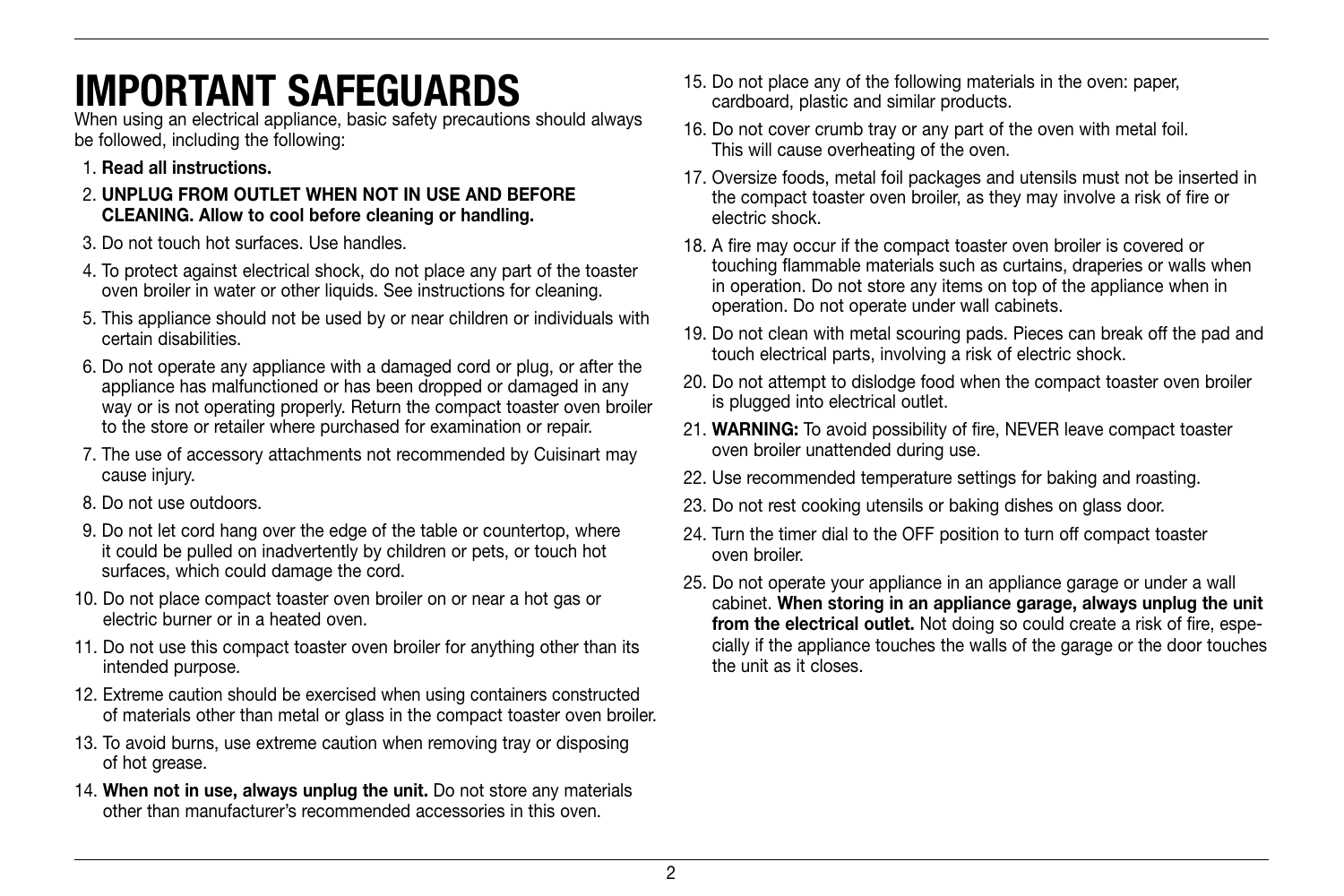# SAVE THESE INSTRUCTIONS

Please read and keep these instructions handy. These instructions will help you to use your Cuisinart® Compact Toaster Oven Broiler to its fullest so that you will achieve consistent, professional results.

## SPECIAL CORD SET INSTRUCTIONS

A short power supply cord is provided to reduce the risks resulting from becoming entangled in or tripping over a longer cord.

Extension cords are available and may be used if care is exercised in their use.

If an extension cord is used, the marked electrical rating of the extension cord must be at least as great as the electrical rating of the appliance, and the longer cord should be arranged so that it will not drape over the countertop or tabletop, where it can be tripped over or pulled on by children.

#### **NOTICE**

This appliance has a polarized plug (one blade is wider than the other). As a safety feature, this plug will fit in a polarized outlet only one way. If the plug does not fit fully in the outlet, reverse the plug. If it still does not fit, contact a qualified electrician. Do not attempt to defeat this safety feature.

# FOR HOUSEHOLD USE ONLY NOT INTENDED FOR COMMERCIAL USE

## **CONTENTS**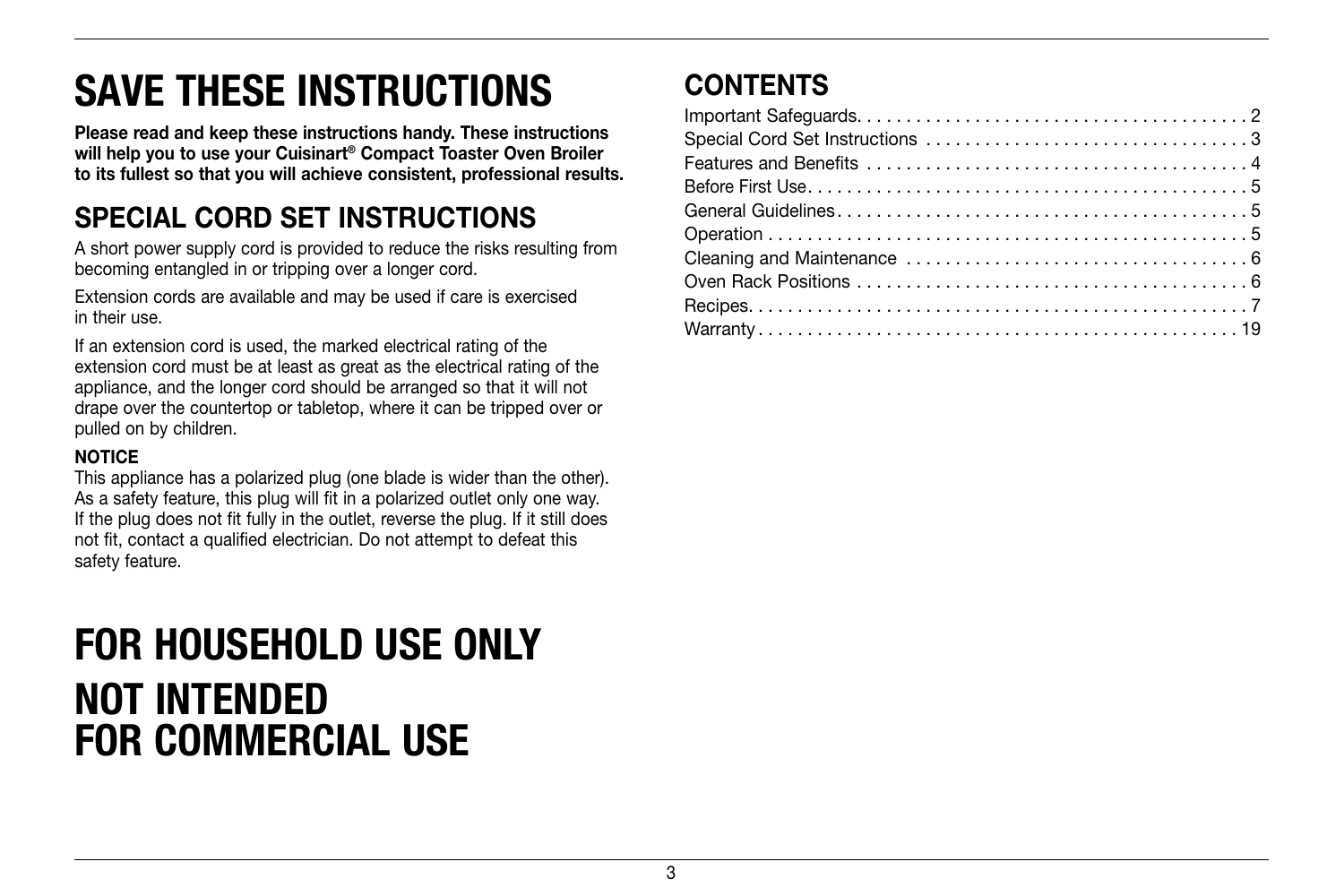## FFATURES AND BENEFITS

#### 1. Function Dial

Select cooking method – Bake, Broil, Toast, or Warm.

### 2. Temperature Dial

Select desired temperature for the Bake or Broil functions.

### 3. ON/Toast Shade Control Dial

Set toast shade from light to dark. Or choose always On feature so that oven will continue to cook until you turn it off manually.

### 4. Oven On Indicator

Indicator light will remain lit when oven is in use.

### 5. Slide-out Crumb Tray

The crumb tray slides out from bottom of the compact toaster oven broiler, for easy cleaning.

### 6. Easy-clean Interior

The sides of the oven are coated, providing an easy-to-clean surface.

## 7. Oven Rack

Has two positions. The top position has a 50% stop feature so the rack stops halfway out of the oven. It can be removed by lifting the front of the rack and sliding it out.

## 8. Broiling Rack

A broiling rack fits into the drip tray/baking pan to use when broiling.

## 9. Baking Pan/Drip Tray

A baking pan/drip tray is included for your convenience. Use with the broiling rack when broiling. Use alone when baking or roasting.

## 10. Cord Storage (not shown)

Takes up excess cord and keeps countertop neat.

### 11. BPA Free (not shown)

All materials that come in contact with food are BPA free.





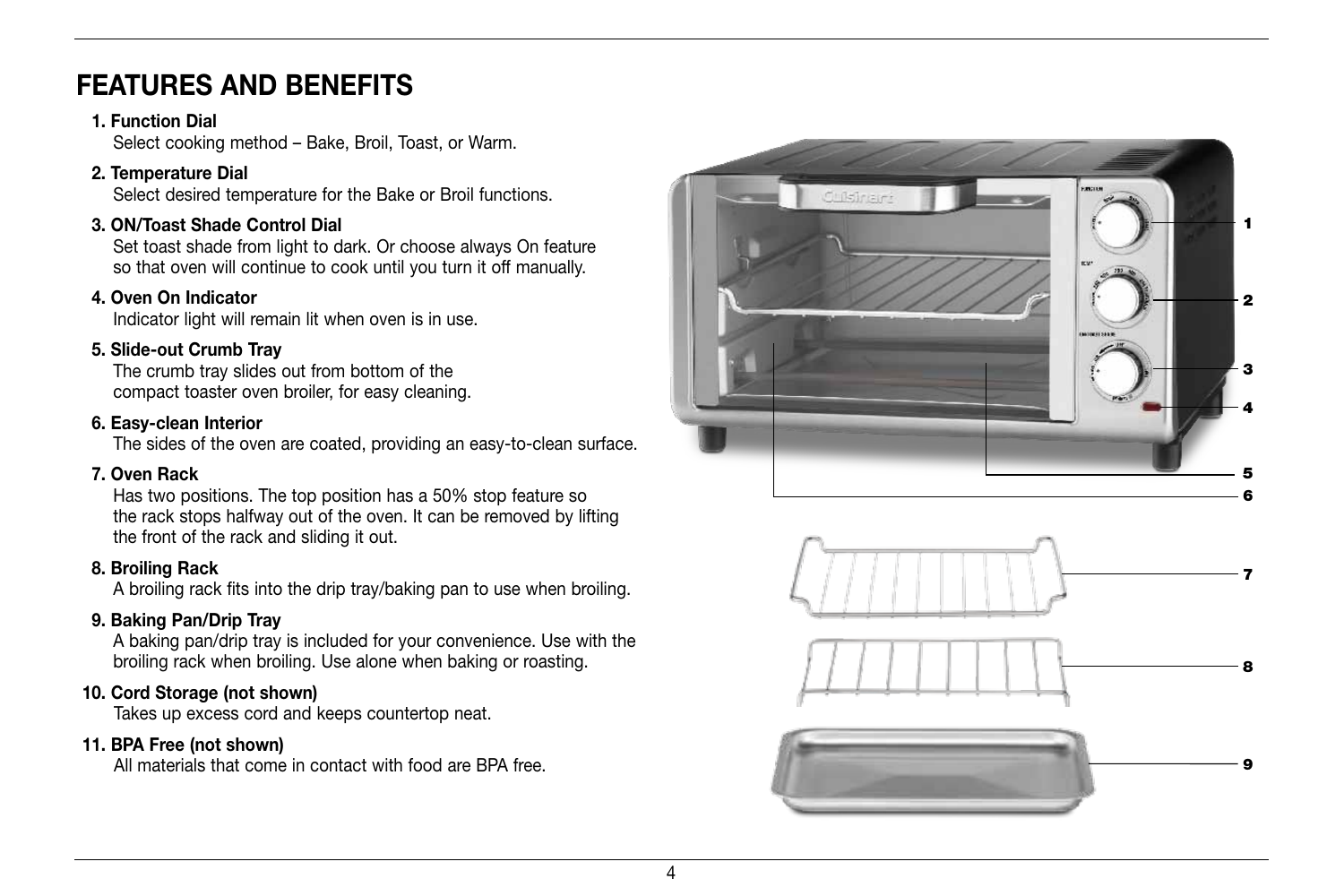## Before first use

Place your oven on a flat surface.

Before using your oven, move it two to four inches away from the wall or from any objects on the countertop. Do not use on heat-sensitive surface. OBJECTS SHOULD NOT BE STORED ON THE TOP OF THE OVEN. IF THEY ARE, REMOVE ALL OBJECTS BEFORE YOU TURN ON YOUR OVEN. THE EXTERIOR WALLS GET VERY HOT WHEN IN USE. KEEP OUT OF REACH OF CHILDREN.

## GENERAL GUIDELINES

Baking: Baking function can be used as you would normally use your kitchen oven for roasting meats including chicken, or baking cakes, cookies and more.

Broiling: Broiling function can be used for beef, chicken, pork, fish and more. It also can be used to top-brown casseroles and gratins. Caution: Aluminum foil is not recommended for covering the broiling rack. If covered, the foil prevents the fat from dripping into the drip tray. Grease will accumulate on the foil surface and may catch fire. If you choose to use foil to cover the drip tray/baking pan, be sure foil is tucked neatly around the pan and does not touch the wall or heating elements.

Toasting: Always have the rack in rack position B, as indicated in the diagram on page 6, for even toasting. Always position your item/items i n the middle of the rack.

WARNING: Placing the rack in the bottom position or in the top position with the rack upward while toasting may result in a fire. Refer to rack position diagram for proper use.

Turning off the compact toaster oven broiler: Turn the timer dial to Off. The indicator light will turn off.

## **OPERATION**

Unwind the power cord. Check that the crumb tray is in place and that there is nothing in the oven. Plug power cord into the wall outlet.

### Broil

**NOTE:** When broiling, add approximately  $\frac{1}{4}$  cup water to the bottom of the drip tray to reduce sizzling and splattering. Place the broiling rack in the drip tray. The oven rack can be turned up or down depending on the thickness of the food being broiled. In most cases the oven rack should be in the higher position (position  $C$  – see rack position diagram on page 6).

To broil, set temperature and function dials to broil. Turn ON/Toast shade dial to the ON position. Put food on the broiling rack and set in the drip tray. Place tray on the oven rack.

To stop broil operation, turn dial to off position.

**NOTE:** Never use glass oven dishes to broil.

#### Bake

To bake, turn the temperature dial to the desired temperature, turn function dial to bake position and turn ON/Toast shade dial to the ON position. The oven indicator light will turn on. Preheat oven for three to five minutes (time will vary depending upon desired temperature); then begin to bake. You will need to turn off the oven manually by turning the ON/ Toast shade dial to the OFF position.

#### Warm

To keep food warm, turn the temperature dial to Warm; turn the function dial to warm position and set the ON/Toast shade dial to the always ON position. The oven indicator light will turn on. Place food on the wire rack or in the baking pan. When warming, we recommend placing oven rack in the B position, (see rack position diagram on page 6). You will need to turn off the oven manually by turning the ON/Toast shade dial to the OFF position.

#### Toast

To toast, make sure the oven rack is in position B (as indicated in the diagram on page 6.) If toasting two items, center them in the middle of the rack. Four items should be evenly spaced – two in front, two in back.

#### Shade Selection

Turn temperature dial to Toast/Broil. Set function dial to Toast. Turn the ON/ Toast shade dial to desired shade setting from light to dark within the marked settings on this dial. This will turn on the compact toaster oven broiler and the oven indicator light will turn on.

#### Stop Toasting

When the toasting cycle is finished, the oven will ring once and turn off. If you wish to stop the toasting cycle before it is finished, simply turn the ON/Toast shade dial to Off. The compact toaster oven broiler will cancel your toast cycle.

#### Important Notes on Toasting

The oven rack must be in position B as indicated in the diagram on page 6. Do not position rack in the bottom position or in the top position with rack facing upward.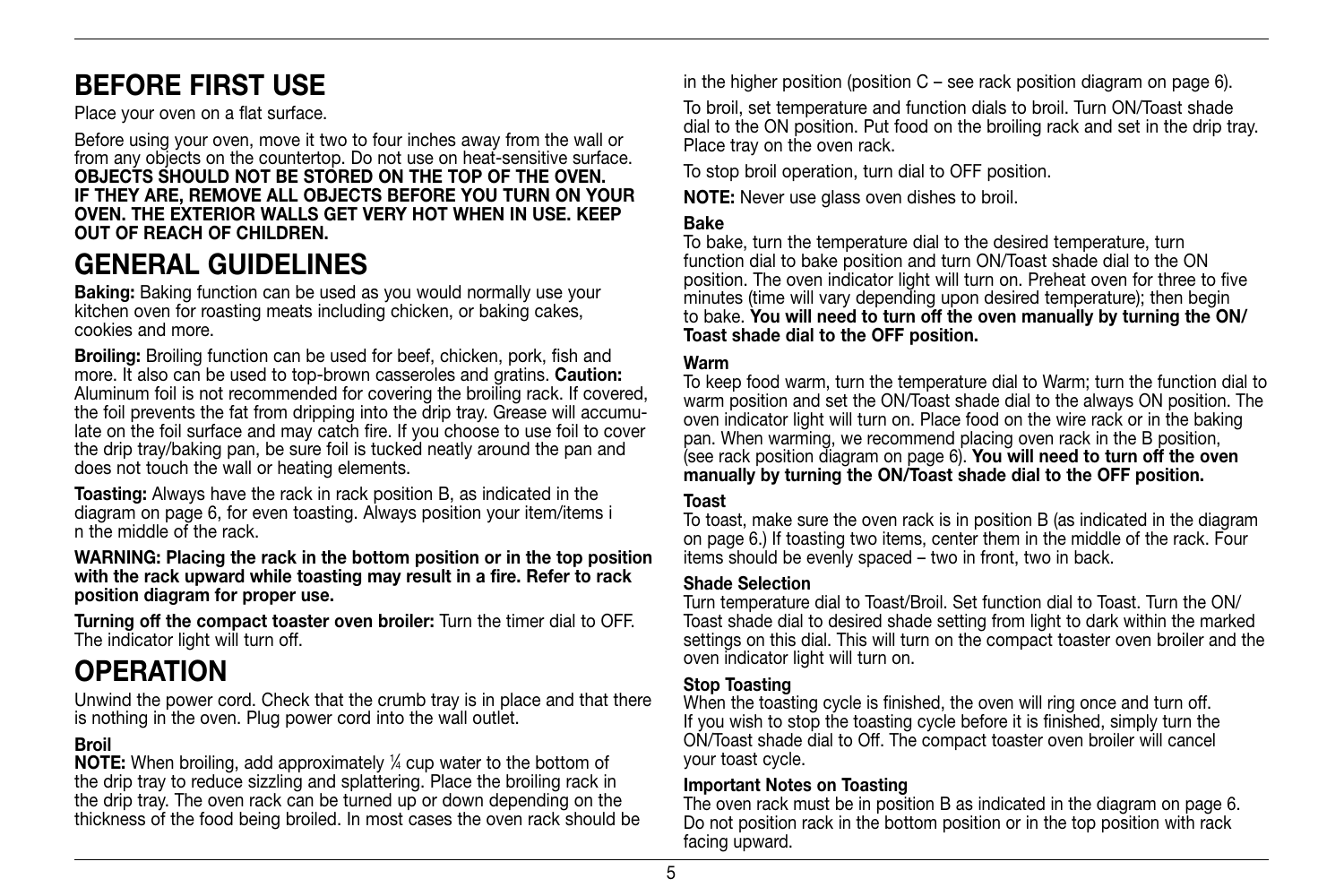## CLEANING AND MAINTENANCE

Always allow the oven to cool completely before cleaning.

- 1. Always unplug the oven from the electrical outlet.
- 2. Do not use abrasive cleansers, as they will damage the finish. Simply wipe the exterior with a clean damp cloth and dry thoroughly. Apply the cleansing agent to a cloth, not to the toaster oven, before cleaning.
- 3. To clean interior walls, use a damp cloth and a mild liquid soap solution or a spray solution on a sponge. Never use harsh abrasives or corrosive products. These could damage the oven surface. Never use Brillo pads, etc. on interior of oven.
- 4. To remove crumbs, slide out the crumb tray and discard crumbs. Wipe clean and replace. Crumb tray is dishwasher safe. To remove baked-on grease, soak the tray in hot sudsy water or use nonabrasive cleaners. Never operate the oven without the crumb tray in place.
- 5. Oven rack, broiling rack and drip tray are dishwasher safe. If heavily soiled, soak in hot sudsy water or use a nylon scouring pad or nylon brush. Dry thoroughly after washing.
- 6. Never wrap the cord around the outside of the oven. Use the cord storage cleats on the back of the oven.
- 7. Any other servicing should be performed by an authorized service representative.

#### IMPORTANT

After cooking greasy foods and after your oven has cooled, always clean top interior of oven. If this is done on a regular basis, your oven will perform like new. Removing the grease will help to keep toasting consistent, cycle after cycle.

All of our recipes have been tested in our kitchen and specially developed to work in the Cuisinart® Compact Toaster Oven Broiler. These mouth-watering recipes are just a sampling of what this appliance can do.

## Oven rack position diagrams

Each recipe gives you step-by-step directions and will even tell you where the oven rack should be positioned for best results. Please refer to the diagram for oven rack positions. Each position is described with a letter that is referred to in the recipe.



WARNING: Placing the rack in the bottom position or in the top position with the rack turned upward while toasting may result in a fire. Refer to rack position diagram for proper use.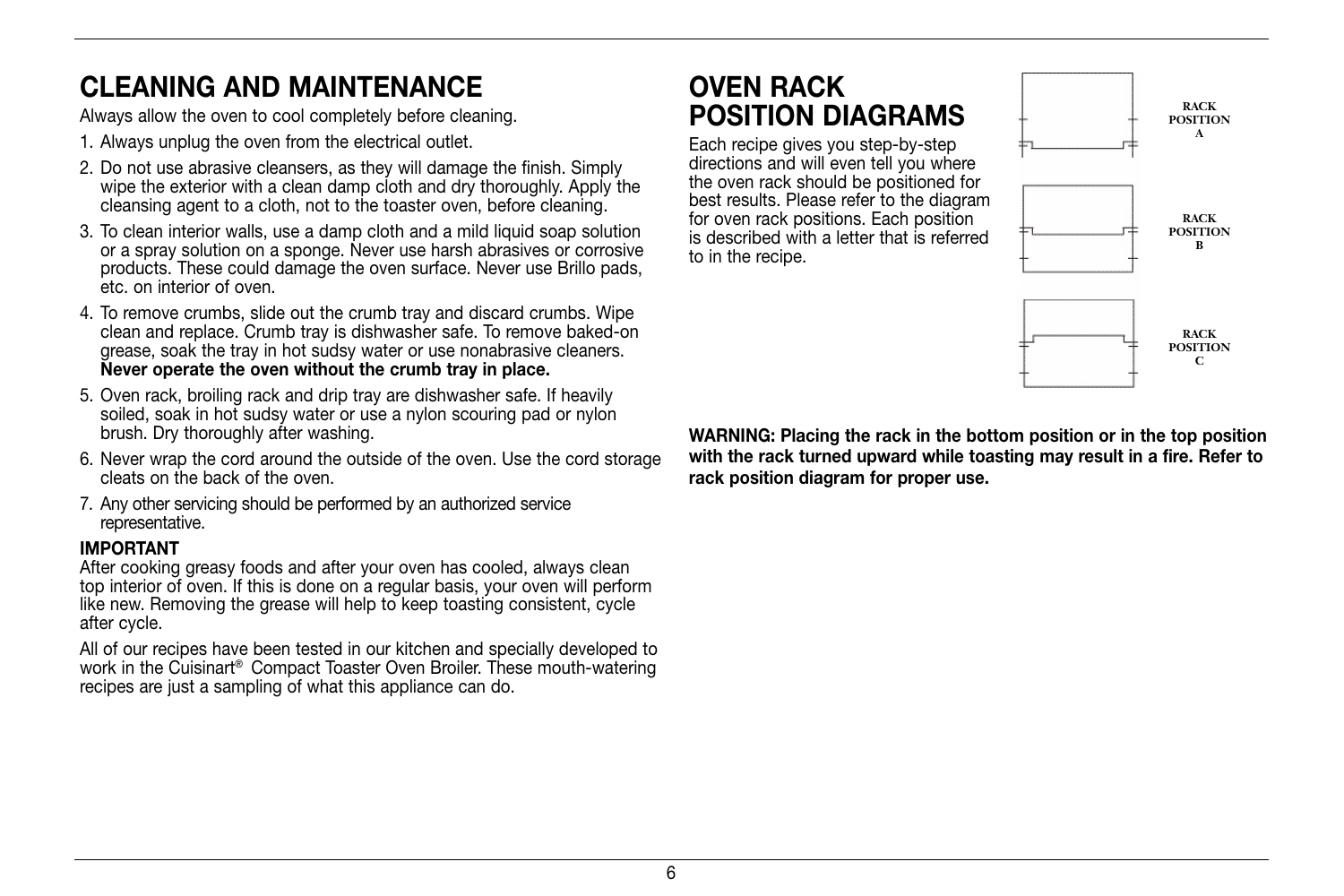## **RECIPES** CONTENTS

#### Breakfast

#### APPETIZERS

#### Side dishes

### Entrées

| Baked Pork Chops with Hot Cherry Peppers  14 |  |
|----------------------------------------------|--|
|                                              |  |

#### **SANDWICHES**

### **DESSERTS**

All of our recipes have been tested in our kitchen and specially developed to work in the Cuisinart® Compact Toaster Oven Broiler. These mouth-watering recipes are just a sampling of what the Cuisinart® Compact Toaster Oven Broiler can do.

## French Toast Strata

Give your family a new twist on French toast this weekend. To save time, prepare the night before and bake in the morning.

Makes 8 servings

|     | nonstick cooking spray                                                     |
|-----|----------------------------------------------------------------------------|
| 4   | large eggs                                                                 |
| 2   | cups whole milk                                                            |
| 1   | cup heavy cream                                                            |
| 1   | tablespoon pure vanilla extract                                            |
| ⅓   | cup maple syrup                                                            |
| 2   | teaspoons ground cinnamon                                                  |
| 1   | teaspoon ground nutmeg                                                     |
| 1/4 | teaspoon kosher salt                                                       |
| 1   | loaf (1 pound) challah bread, cut into $\frac{1}{2}$ -inch x 9-inch strips |
| 2   | tablespoons packed light brown sugar, divided                              |
| 2   | tablespoons unsalted butter, cut into 1/2-inch pieces                      |

1. Lightly coat a 9-inch square pan with nonstick cooking spray.

- 2. Put the eggs, milk, cream, vanilla, syrup, spices and salt into a medium mixing bowl. Whisk until completely combined.
- 3. Tightly fit half of the challah bread strips into the bottom of the prepared pan. Pour half of the egg mixture on top and evenly dot with half of the brown sugar. Repeat with the remaining bread, laying the strips in the opposite direction of the first layer. Pour the remaining egg mixture on top, dot with the remaining brown sugar. Cover and chill in the refrigerator for at least 2 hours, or overnight.
- 4. Remove the strata from the refrigerator and bring to room temperature. Preheat the Compact Toaster Oven Broiler set to Bake at 350°F with the rack in position A for 5 minutes. Dot the top of the strata with the butter and loosely cover with aluminum foil. Bake for about 15 minutes; remove foil and bake for an additional 10 minutes, or until the internal temperature of the strata reaches 160°F.
- 5. Remove and serve immediately.

#### *Nutritional information per serving:*

Calories 420 (47% from fat) • carb. 44g • pro. 11g • fat 22g • sat. fat 12g • chol. 190mg • sod. 430mg • calc. 177mg • fiber 2g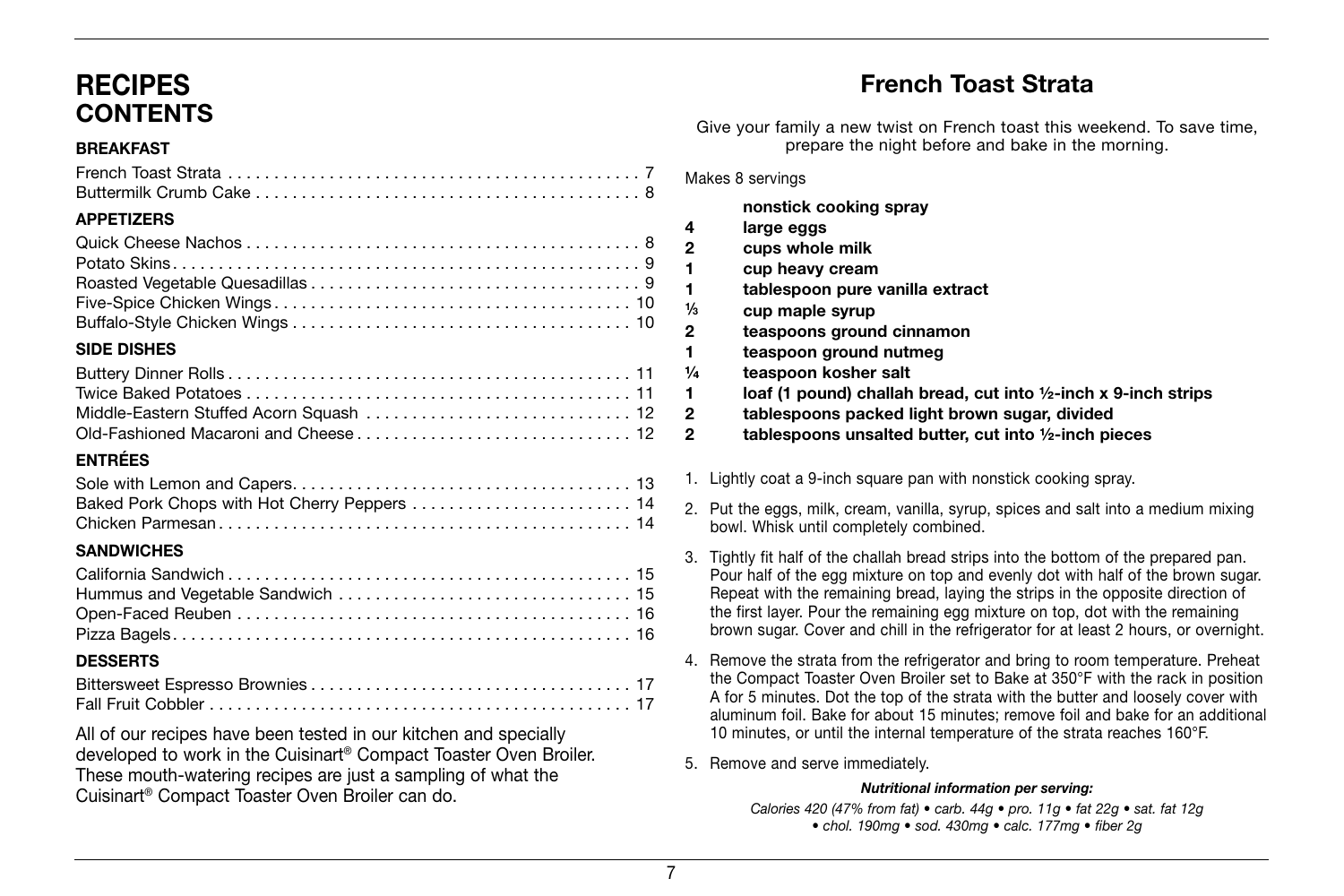## Buttermilk Crumb Cake

Buttery, sweet and tender – pair with a cup of coffee for a delicious start to the day.

Makes one 9-inch cake (10 to 12 servings)

nonstick cooking spray

#### Crumb Topping:

- ½ cup unbleached, all-purpose flour
- ¼ cup packed light brown sugar
- $\frac{1}{4}$  cup granulated sugar
- 1 teaspoon ground cinnamon pinch kosher salt
- ½ teaspoon pure vanilla extract
- 4 tablespoons (½ stick) unsalted butter, cold and cubed

#### Cake:

- 1<sup>1/3</sup> cups unbleached, all-purpose flour
- ¾ teaspoon baking soda
- ¼ teaspoon kosher salt
- $\frac{1}{3}$  cup unsalted butter, cut into 5 pieces
- $\frac{1}{2}$  cup + 3 tablespoons granulated sugar
- 1 large egg, room temperature
- ½ teaspoon pure vanilla extract
- <sup>1</sup>⁄<sup>3</sup> cup buttermilk\*
- 1. Preheat the Compact Toaster Oven Broiler on Bake to 350°F with the rack in position A for 5 minutes. Lightly coat a 9-inch square or round baking pan with non-stick cooking spray. Reserve.
- 2. Combine the crumb topping ingredients in the work bowl of a food processor fitted with the metal chopping blade. Pulse 3 to 4 times, until the mixture is just combined. Reserve. (Alternatively, this topping can be made by hand. Whisk the dry ingredients together, and then add the vanilla and cubed butter. Mix together with hands, or a pastry blender, until large crumbs form.)
- 3. In a small bowl, mix together the flour, baking soda, and salt. Reserve.
- 4. Put the butter and sugar in a medium bowl and mix with a hand mixer until light and fluffy, about 1 minute. Add the egg and vanilla and beat until fully combined. Add the reserved dry ingredients,  $1/3$  at a time, and the buttermilk,  $1/3$ at time, alternating between the two, starting with the buttermilk and ending with the dry ingredients. Pour the batter into the prepared pan. Cover evenly with the reserved crumb topping.
- 5. Bake in preheated oven for 20 minutes, or until a cake tester inserted into the cake comes out clean.

\* If you don't have buttermilk, you can add 1 teaspoons lemon juice or white vinegar to enough milk to make <sup>1/3</sup> cup. Let stand 5 minutes; proceed with recipe.

#### *Nutritional information per serving (based on 12 servings):*

Calories 212 (38% from fat) • carb. 30g • pro. 3g • fat 9g • sat. fat 6g • chol. 39mg • sod. 129mg • calc. 13mg • fiber 0g

## Quick Cheese Nachos

The great thing about this recipe is that you can make it as extravagant or simple as you want – add some guacamole or salsa, gourmet cheeses, or keep it as is for a casual appetizer. Either way it is sure to keep the family satisfied.

#### Makes 4 servings

- 40 tortilla chips (this is an estimate you need enough to cover the bottom of the baking tray, but can have more or less depending on how many mouths you need to feed)
- $\frac{2}{3}$  cup refried beans (about  $\frac{1}{2}$  of a 15.5-ounce can)
- 1 small to medium tomato, chopped
- 1 jalapeño, halved, seeded and thinly sliced
- 1 to 2 scallions, thinly sliced (white and green parts)
- $\frac{1}{2}$  cup sliced black olives (these can be purchased pre-sliced in a 2.25-ounce can. Be sure to drain them first.)
- 1 to 1¼ cups shredded Cheddar (about 4 to 5 ounces)
- 1. Set the rack of the Compact Toaster Oven Broiler to position B.
- 8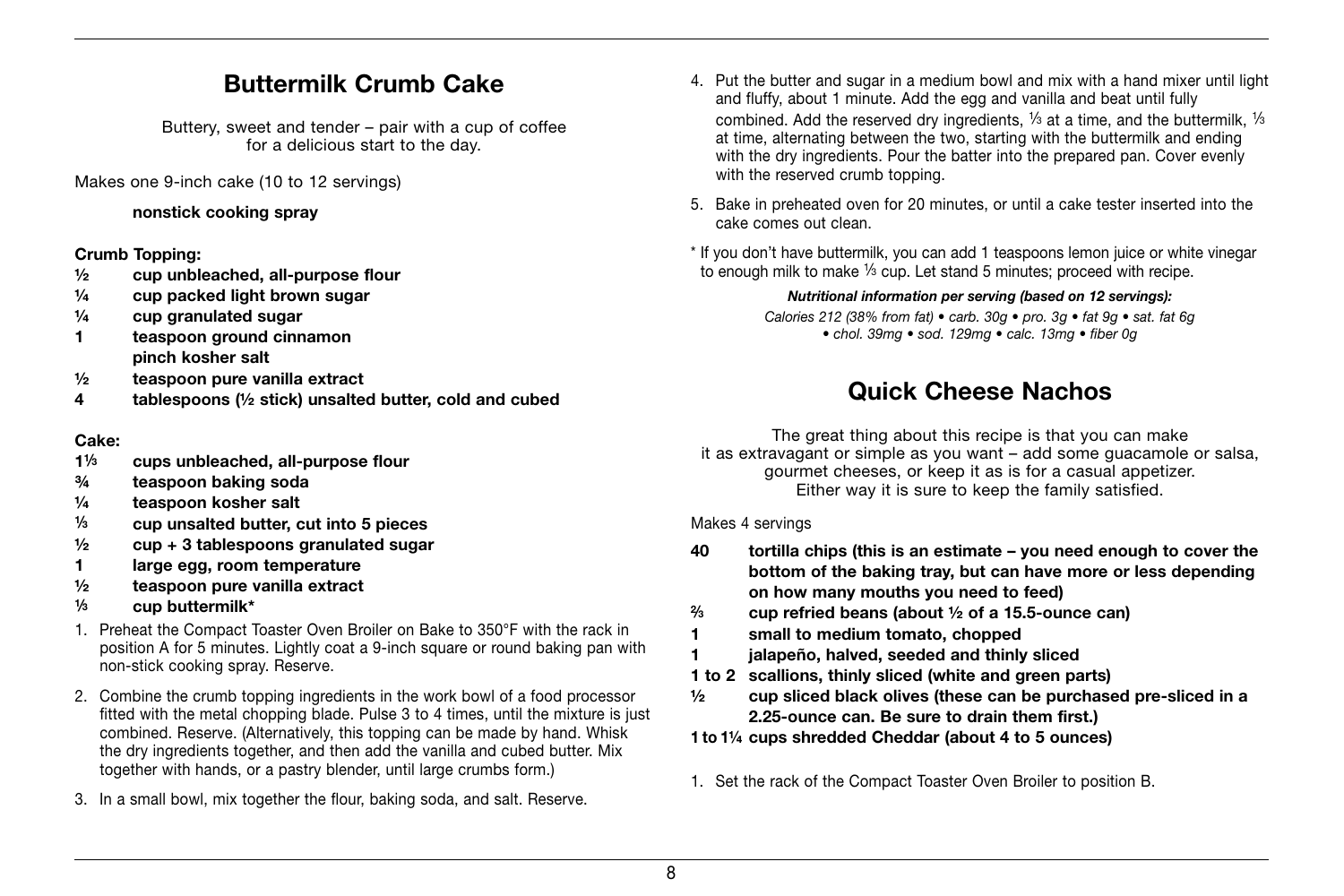- 2. Line the baking pan with aluminum foil. Evenly distribute the chips on top of the prepared baking pan. Distribute the remaining ingredients over the chips, as evenly as possible, in the order listed.
- 3. Broil for about 5 to 6 minutes, or until the cheese is fully melted. Serve immediately with salsa, sour cream, guacamole and lime wedges.

#### *Nutritional information per serving:*

Calories 262 (52% from fat) • carb. 23g • pro. 9g • fat 16g • sat. fat 5g • chol. 22mg • sod. 523mg • calc. 207mg • fiber 3g

## Potato Skins

Don't let the potato flesh go to waste. It can be made into a delicious breakfast side dish the next morning. Just cook with some oil, salt and pepper in a hot skillet, and then top with chopped bacon or sautéed vegetables. Perfect with any type of eggs.

Makes 4 servings

- 4 russet potatoes, cleaned well
- 2 tablespoons unsalted melted butter, kept warm sea or kosher salt, to taste freshly ground black pepper, to taste
- 1 cup shredded Cheddar
- 4 slices bacon, cooked and crumbled sour cream, to taste
- 2 tablespoons chopped chives
- 1. Preheat the Compact Toaster Oven Broiler set to Bake at 350°F with the rack in position A for 5 minutes.
- 2. Prick the potatoes with the tines of a fork on all sides. Place the potatoes directly on the rack and bake until potatoes are fork-tender, about 60 minutes.
- 3. Remove potatoes and let rest until cool enough to handle. Increase temperature to 425°F.
- 4. Halve potatoes lengthwise and scoop out flesh, leaving a ¼-inch shell.
- 5. Brush both sides of the potato halves with the melted butter and season with salt and pepper. Arrange the halves on the foil-lined baking pan.
- 6. Evenly distribute the cheese on top of each half, and then top with the bacon.
- 7. Bake skins for 5 minutes or until cheese is melted.
- 8. Remove and with a sharp knife halve each skin to make a total of 16 wedges. Top with the sour cream and chopped chives. Serve immediately.

#### *Nutritional information per serving:*

Calories 491 (34% from fat) • carb. 65g • pro. 17g • fat 18g • sat. fat 11g • chol. 55mg • sod. 300mg • calc. 284mg • fiber 8g

## Roasted Vegetable Quesadilla

For a less traditional twist swap out the Monterey Jack for goat cheese.

Makes 4 servings

- $\frac{1}{2}$  small zucchini, cut into  $\frac{1}{2}$ -inch pieces
- $\frac{1}{2}$  bell pepper (red, vellow or orange is preferable). cut into ½-inch pieces
- ½ jalapeño, seeded and finely chopped
- ½ small onion, sliced
- 1 garlic clove, smashed
- 1 teaspoon olive oil, plus ½ tablespoon for brushing
- ¼ teaspoon kosher salt
- ¼ teaspoon freshly ground black pepper
- 1 tablespoon chopped cilantro
- $\frac{1}{2}$  teaspoon fresh lime juice
- 2 10-inch flour tortillas
- 2 ounces Monterey Jack, shredded
- 1. Preheat the Compact Toaster Oven Broiler set to Bake at 450°F with rack in position A for 5 minutes. Line baking pan with aluminum foil.
- 2. Toss the zucchini, bell and jalapeño peppers, onion and garlic with 1 teaspoon of the olive oil, salt and pepper in a medium mixing bowl. Put vegetables on the prepared baking pan. Bake until vegetables are softened and browned, about 10 to 15 minutes. Return vegetables to mixing bowl and toss with the cilantro and lime juice. Reduce oven temperature to 350°F.

(continues)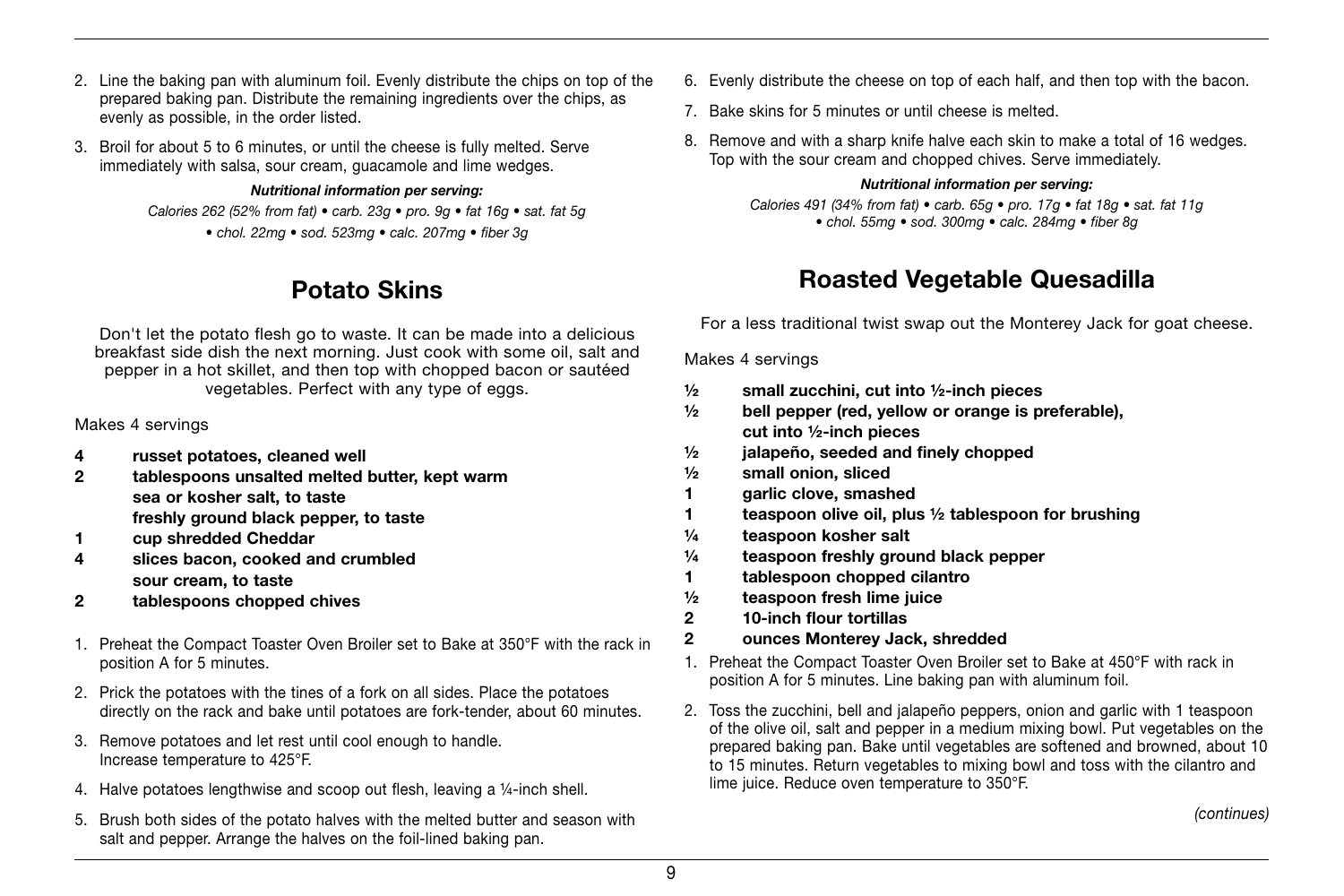- 3. Assemble quesadilla: Put one tortilla on the foil-lined baking pan. Evenly distribute the vegetables on top and then add the cheese. Top with the other tortilla and brush it with the remaining oil.
- 4. Bake quesadilla at 350°F for about 8 minutes, until top is golden and cheese inside is melted.
- 5. Cut quesadilla in half and serve with salsa, guacamole, and/or sour cream.

#### *Nutritional information per serving:*

Calories 194 (45% from fat) • carb. 20g • pro. 6g • fat 10g • sat. fat 3g • chol. 13mg • sod. 457mg • calc. 153mg • fiber 2g

## Five-Spice Chicken Wings

Seasoned with the classic Chinese spice blend, these wings are wonderfully aromatic and flavorful too.

Makes about 12 wings, 2 to 4 servings

- 1 pound chicken wings, tips removed, drumettes and flats separated
- 1½ tablespoons vegetable oil
- 1 teaspoon kosher salt
- 2½ tablespoons five-spice powder, store-bought or homemade
- 2 tablespoons sliced scallions, for serving
- 1. Preheat the Compact Toaster Oven Broiler set to Bake at 425°F with rack in position A for 5 minutes. Line the baking tray with aluminum foil.
- 2. In a bowl, toss the wings with the vegetable oil. Evenly sprinkle wings with the salt and spice powder, rubbing the spices into the chicken wings by hand to thoroughly and evenly coat. Cover and marinate in refrigerator for up to 3 hours.
- 3. Arrange the wings in a single layer on the prepared pan and bake for 25 minutes.
- 4. Garnish with scallions and serve immediately.

#### *Nutritional information per wing:*

Calories 53 (40% from fat) • carb. 1q • pro. 7q • fat 2q • sat. fat 1q • chol. 17mg • sod. 25mg • calc. 4mg • fiber 0g

## Buffalo-Style Chicken Wings

This bar-menu staple still gets crisp despite being baked instead of the traditional deep-fry. They have a kick, but if you like them really spicy feel free to increase the amount of cayenne.

Makes about 12 wings, 2 to 4 servings

- 1 pound chicken wings, tips removed, drumettes and flats separated
- 1 teaspoon kosher salt, divided
- ½ teaspoon freshly ground black pepper, divided
- 1 tablespoon vegetable oil
- 2 tablespoons unsalted butter
- ¼ teaspoon cayenne pepper
- ¼ cup hot sauce (such as Frank's Red Hot)
- 1. Preheat the Compact Toaster Oven Broiler set to Bake at 425°F with rack in position A. Line the baking tray with aluminum foil.
- 2. In a bowl, toss the wings with  $\frac{3}{4}$  teaspoon of the salt,  $\frac{1}{4}$  teaspoon of the pepper, and the vegetable oil. Arrange the wings in a single layer on the prepared pan and bake for 25 minutes.
- 3. When finished baking, remove the pan and carefully adjust the rack to position C. Switch to Broil and return wings for another 2 to 3 minutes to crisp the skin.
- 4. While the wings are broiling, melt the butter in a small saucepan over low heat. Whisk in the remaining salt and pepper, cavenne and hot sauce. Keep warm.
- 5. Put wings in a medium-size bowl, cover with sauce and toss well to coat. Serve immediately.

#### *Nutritional information per wing:*

Calories 65 (57% from fat) • carb. 0g • pro. 6g • fat 4g • sat. fat 2g • chol. 22mg • sod. 295mg • calc. 4mg • fiber 0g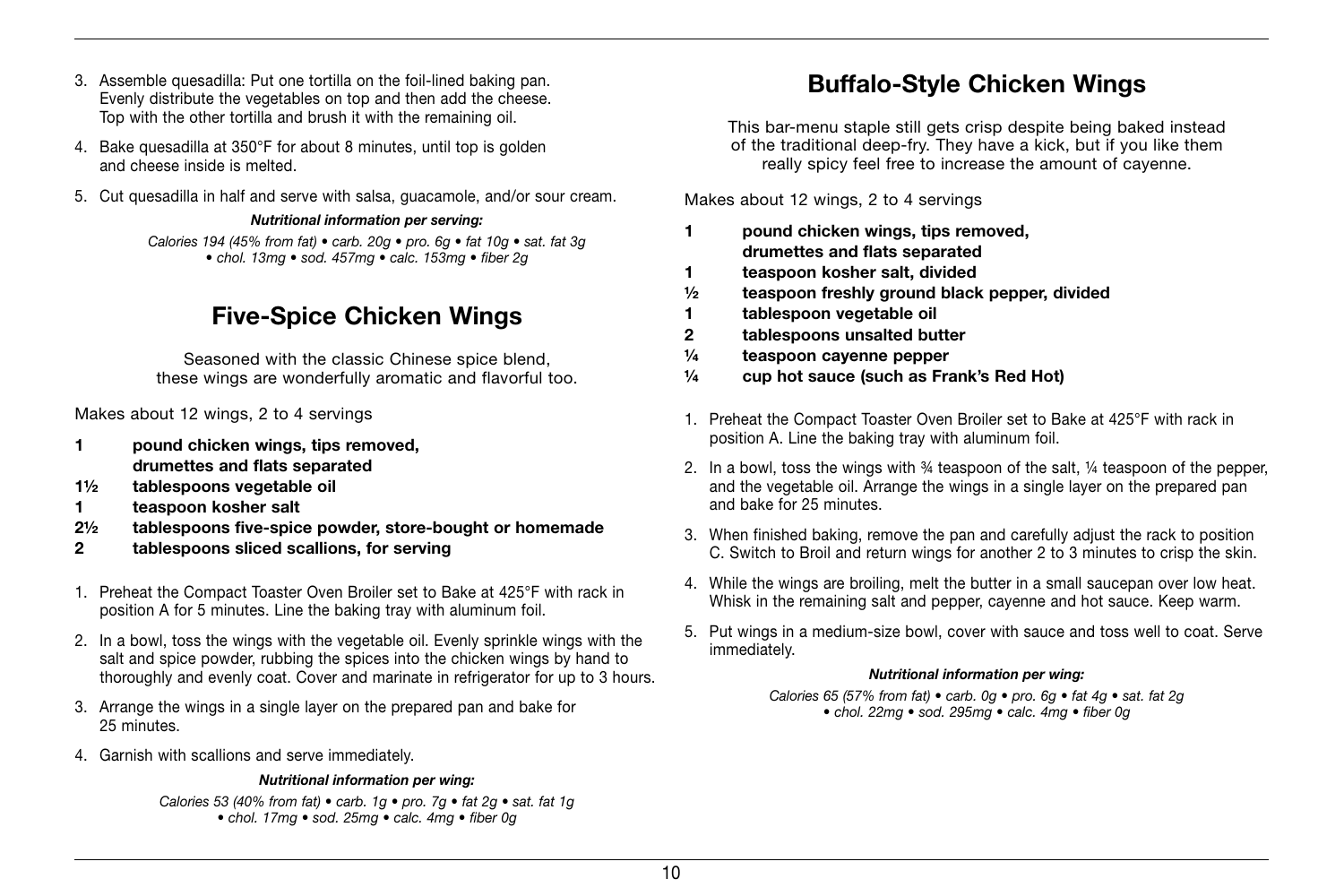## Buttery Dinner Rolls

The perfect complement to any dinner. After your first bite, you will never go back to store-bought rolls again.

Makes 12 rolls

- $\frac{1}{2}$  cup whole milk
- 3 tablespoons water
- 3 tablespoons granulated sugar
- 1¾ teaspoons active dry yeast
- 1 large egg, lightly beaten
- 3 cups bread flour, plus more as needed
- 6 tablespoons unsalted butter, cut into 6 pieces
- ¾ teaspoon kosher salt
- 1. Put the milk and water in a small saucepan set over medium heat. \*Bring to 105°–110°F. Remove from heat and add the sugar and yeast. Stir to dissolve and let sit until foamy, about 5 minutes. Add beaten egg; stir to combine. Transfer to a large measuring cup to make it easier to add to the food processor.
- 2. Insert the dough blade into the food processor. Add the flour, butter and salt and process on the dough speed until combined, about 15 to 20 seconds. With the machine running on the dough speed, slowly pour the yeast mixture through the feed tube, adding only as fast as the flour absorbs it (you may not need all of the liquid mixture). After the dough forms a ball, process for 45 seconds to knead. Dough should be smooth and elastic. If dough is too wet, sprinkle a tablespoon of additional bread flour over the dough and pulse to combine, adding more flour, 1 teaspoon at a time, until a tender dough is achieved.
- 3. Put the dough in a lightly floured plastic food storage bag with the air squeezed out, or in a bowl covered with plastic wrap. Let rise in a draft-free warm place until it has doubled in size, about 45 to 60 minutes.
- 4. Lightly butter an 8 or 9-inch round baking pan. Divide the dough into 12 equal pieces, about 2 ounces each. Roll into smooth rounds and arrange in the prepared pan. Cover with plastic wrap and let rise until about doubled in size, about 30 to 40 minutes.

5. Preheat the Compact Toaster Oven Broiler set to Bake at 350°F with rack in position A for 5 minutes. \*\*Bake the rolls until golden brown, about 20 minutes. Remove from pan and let cool on a rack for about 10 minutes before serving.

\*You can also warm the milk and butter in the microwave. Simply put in a microwave-safe container, such as a glass measuring cup, warm slightly (about 10 to 15 seconds on High, depending on your microwave. Be sure to check temperature). Stir in sugar and yeast to dissolve and let sit until foamy. Continue with directions above.

\*\* For a polished finish, melt 1 tablespoon of butter with 1 tablespoon of milk and brush the tops of the rolls just before baking.

#### *Nutritional information per roll:*

Calories 144 (28% from fat) • carb. 7g • pro. 4g • fat 2g • sat. fat 1g • chol. 22mg • sod. 157mg • calc. 17mg • fiber 1g

## Twice Baked Potatoes

Here we give you the groundwork for the classic twice baked potato, but don't stop here. They can be topped with just about anything from shredded Cheddar and chopped broccoli to salsa and sliced avocado.

Makes 2 servings

- 2 russet potatoes (10 to 12 ounces each)
- 1 teaspoon extra virgin olive oil, divided
- <sup>1</sup>⁄<sup>3</sup> cup low-fat milk
- 1 tablespoons unsalted butter
- ¼ cup sour cream
- ¼ teaspoon kosher salt
- ¼ teaspoon freshly ground black pepper
- 2 tablespoons chopped fresh chives
- 1. Preheat the Compact Toaster Oven Broiler set to Bake at 400°F with the rack in position A for 5 minutes.
- 2. Rub each potato with ½ teaspoon of olive oil, and then evenly prick about 6 to 8 times with a fork. Place potatoes directly on the rack and bake for about 40 to 45 minutes. Remove and let cool slightly. Reduce oven temperature to 350°F.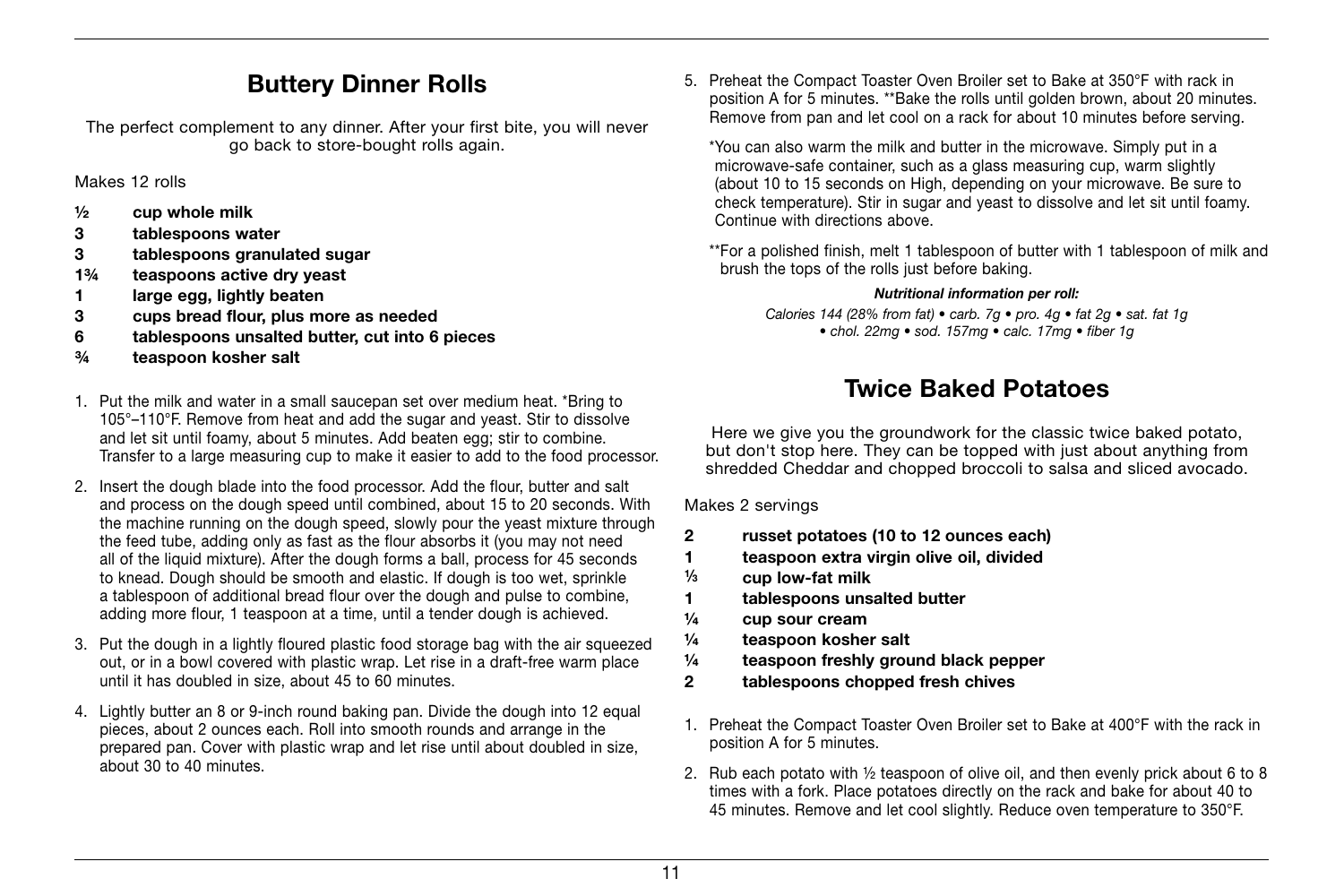- 3. When potatoes are cool enough to handle, slice off the top ¼ of each potato and scoop out the cooked flesh, leaving a ¼-inch thick potato shell. Reserve cooked potato and skin shells.\*
- 4. Put cooked potato in a medium bowl. Add milk and 1 tablespoon of the butter. Using a potato masher or hand mixer, mash/beat until smooth. Add sour cream, salt, pepper and chives. Mash/beat to combine completely. Generously fill the potato shells with potato mixture. (Potatoes may be prepared a day ahead to this point – cover and refrigerate. Bring to room temperature before baking.)
- 5. Line the baking tray with foil and arrange potatoes on it. Bake for 30 to 35 minutes, until potatoes are hot and golden on the tops.

\*The top ¼ of the potatoes can either be discarded, or made into potato skins such as those on page 9.

#### *Nutritional information per serving (1 potato):*

Calories 422 (42% from fat) • carb. 53g • pro. 9g • fat 19g • sat. fat 11g • chol. 54mg • sod. 347mg • calc. 116mg • fiber 6g

## Middle-Eastern Stuffed Acorn Squash

Not only are the flavors rich and delicious, but the different textures of the couscous filling make this a standout at any dinner table. They make for a beautiful presentation as well.

#### Makes 2 servings

- 1 small acorn squash (about 1¾ pounds), halved widthwise and seeded (cutting along the ridges of the squash ensures perfectly even halves)
- 1½ tablespoons olive oil, divided
- ¼ teaspoon kosher salt, divided
- 2 pinches freshly ground black pepper, divided
- 1 small shallot, finely chopped
- ½ cup Israeli (or pearl) couscous
- ¼ teaspoon ground cumin
- ¼ teaspoon ground cinnamon
- 1 cup chicken broth plus 2 tablespoons, low sodium
- ¼ cup chopped dried apricots (about 4 to 5 apricots)
- 2 tablespoons toasted pistachios
- 1. Preheat the Compact Toaster Oven Broiler set to Bake at 350°F with the rack in position A for 5 minutes.
- 2. Line the baking tray with foil and put the squash, cut side up, on top. Brush the inside of each squash with ½ tablespoon of the olive oil and sprinkle with a pinch each of the salt and pepper. Bake until the flesh of the squash is just fork-tender, about 25 to 30 minutes. Remove and reserve.
- 3. While squash is baking, make the couscous filling: Put remaining olive oil in a sauté pan set over medium/medium-low heat. Once hot, add the shallot with a pinch each of the salt and pepper. Sauté until softened. Add the couscous, cumin, cinnamon and remaining salt and pepper. Sauté for about 1 minute to toast couscous. After 1 minute, add the broth. Bring to a strong simmer and cook partially covered for a few minutes, stirring occasionally. Cook until liquid is almost completely absorbed by the couscous. Remove pan from heat, add apricots and pistachios and mix to combine. Cover and set aside until squash is baked.
- 4. When squash is tender, evenly divide the couscous mixture between the two halves. Return to the oven and bake until just golden on top, about 10 to 12 minutes.
- 5. Serve immediately.

#### *Nutritional information per serving:*

Calories 423 (24% from fat) • carb. 74g • pro. 10g • fat 12g • sat. fat 2g • chol. 0mg • sod. 721mg • calc.109mg • fiber 8g

## Old-Fashioned Macaroni and Cheese

Extra-creamy, this will become a family favorite.

Makes 8 servings

nonstick cooking spray

- ½ pound elbow macaroni
- 1 teaspoon olive oil
- $\frac{1}{4}$  cup ( $\frac{1}{2}$  stick) unsalted butter
- 3 tablespoons unbleached, all-purpose flour
- 3 cups whole milk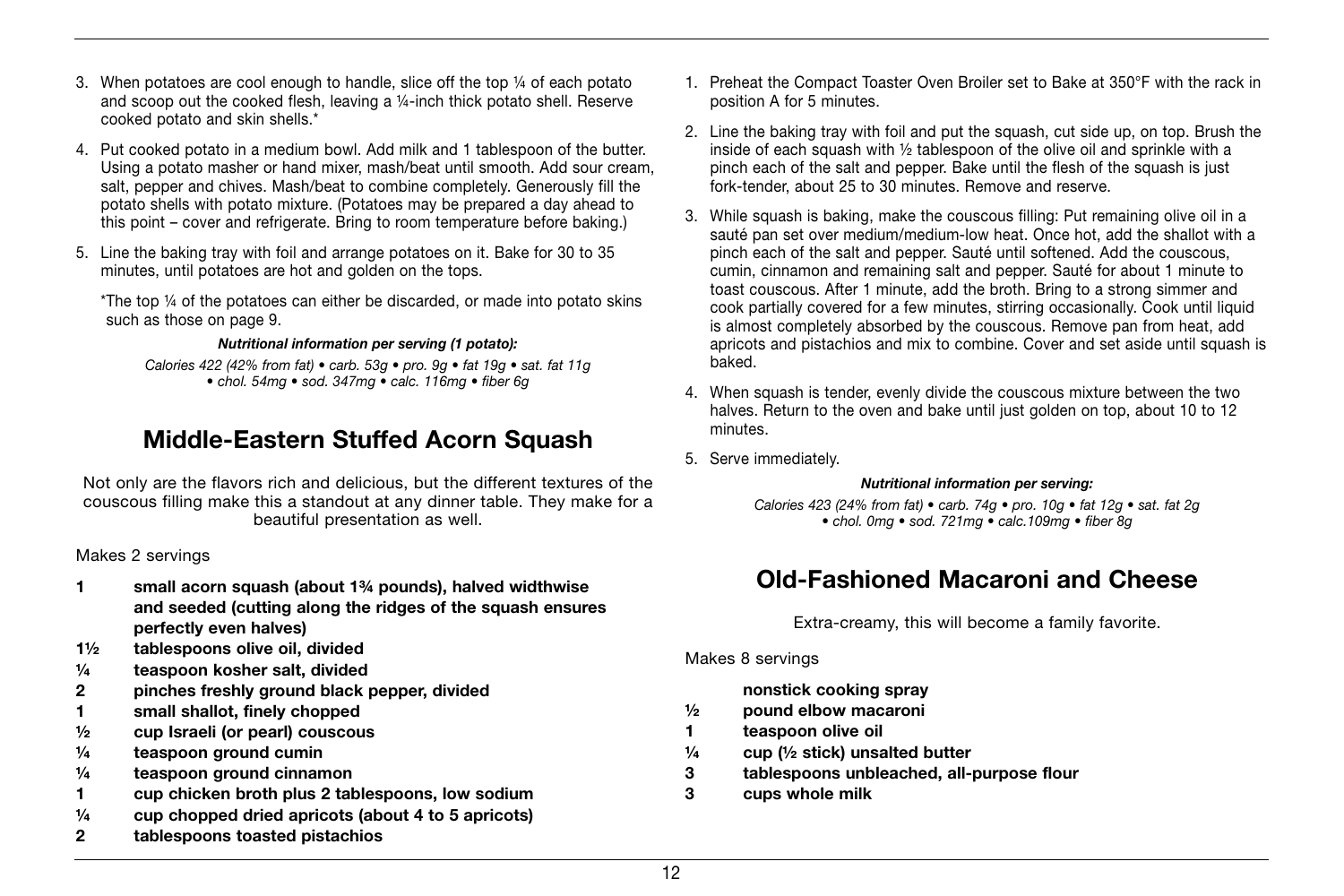- 2 cups (about 6 ounces) shredded cheese (we use a variety of Cheddar, Gruyère and Monterey Jack for ultimate creaminess and flavor)
- ¾ teaspoon kosher salt

dash hot sauce

- 1½ cups prepared white-bread croutons
- 1. Lightly coat a 9-inch square or round baking pan with cooking spray; reserve.
- 2. Cook macaroni according to the package instructions. Drain pasta and rinse under cold water. Toss with a small amount of oil to prevent sticking; reserve.
- 3. Put a medium saucepan over medium heat and add the butter. Once melted, stir in the flour until smooth. Continue to cook, constantly stirring, for about 2 minutes to cook the flour. While whisking, slowly add the milk to the butter/flour mixture. Raise the heat slightly to bring the mixture to a boil, while stirring. Once the mixture reaches a boil, reduce the heat to maintain a simmer, stirring so a film does not form on the bottom of the pot. Cook until the mixture becomes very thick, about 30 to 45 minutes. Once thickened, stir in the shredded cheeses until sauce is smooth. Add the salt, hot sauce and then the macaroni, stirring to combine. Finally, stir in 1 cup of the croutons, and remove from heat.
- 4. Preheat the Compact Toaster Oven Broiler set to Bake at 350°F with the rack in position A for 5 minutes.
- 5. Pour the macaroni and cheese into the prepared pan. Scatter the remaining ½ cup of croutons on the top and loosely cover with aluminum foil. Bake for 30 minutes. Carefully remove the foil and switch the oven to Broil and cook for an additional 5 minutes to brown the top.

#### *Nutritional information per serving:*

Calories 319 (44% from fat) • carb. 32g • pro. 12g • fat 15g • sat. fat 10g • chol. 43mg • sod. 429mg • calc. 260mg • fiber 1g

## Sole with Lemon and Capers

A quick and impressive light meal – all made in your toaster oven.

Makes 2 servings

- ½ pound fillet of lemon sole (or other similar white fish)
- 1 tablespoon extra virgin olive oil
	- juice of  $\frac{1}{2}$  of a medium lemon (about 1 to 1 $\frac{1}{2}$  tablespoons)
- ½ teaspoon grated lemon zest
- ¼ teaspoon kosher salt pinch freshly ground black pepper
- 2 garlic cloves, smashed
- $\frac{1}{2}$  cup halved grape tomatoes
- 2 tablespoons drained capers chopped parsley, for garnish
- 1. Preheat the Compact Toaster Oven Broiler set to Bake at 400°F with the rack in position C for 5 minutes. Line baking tray with aluminum foil.
- 2. Rinse and pat the fish dry. Drizzle with the olive oil, lemon juice, zest, salt and pepper.
- 3. Place the seasoned fish on the baking pan, and then scatter the garlic, tomatoes and capers around it.
- 4. Bake until the fish is just cooked through, about 8 to 10 minutes, depending on the thickness of the fish. (Fish will be opaque and flake easily with fork.)
- 5. Remove, garnish with parsley and serve immediately.

#### *Nutritional information per serving:*

Calories 156 (53% from fat) • carb. 4g • pro. 15g • fat 9g • sat. fat 2g • chol. 31mg • sod. 735mg • calc. 38mg • fiber 1g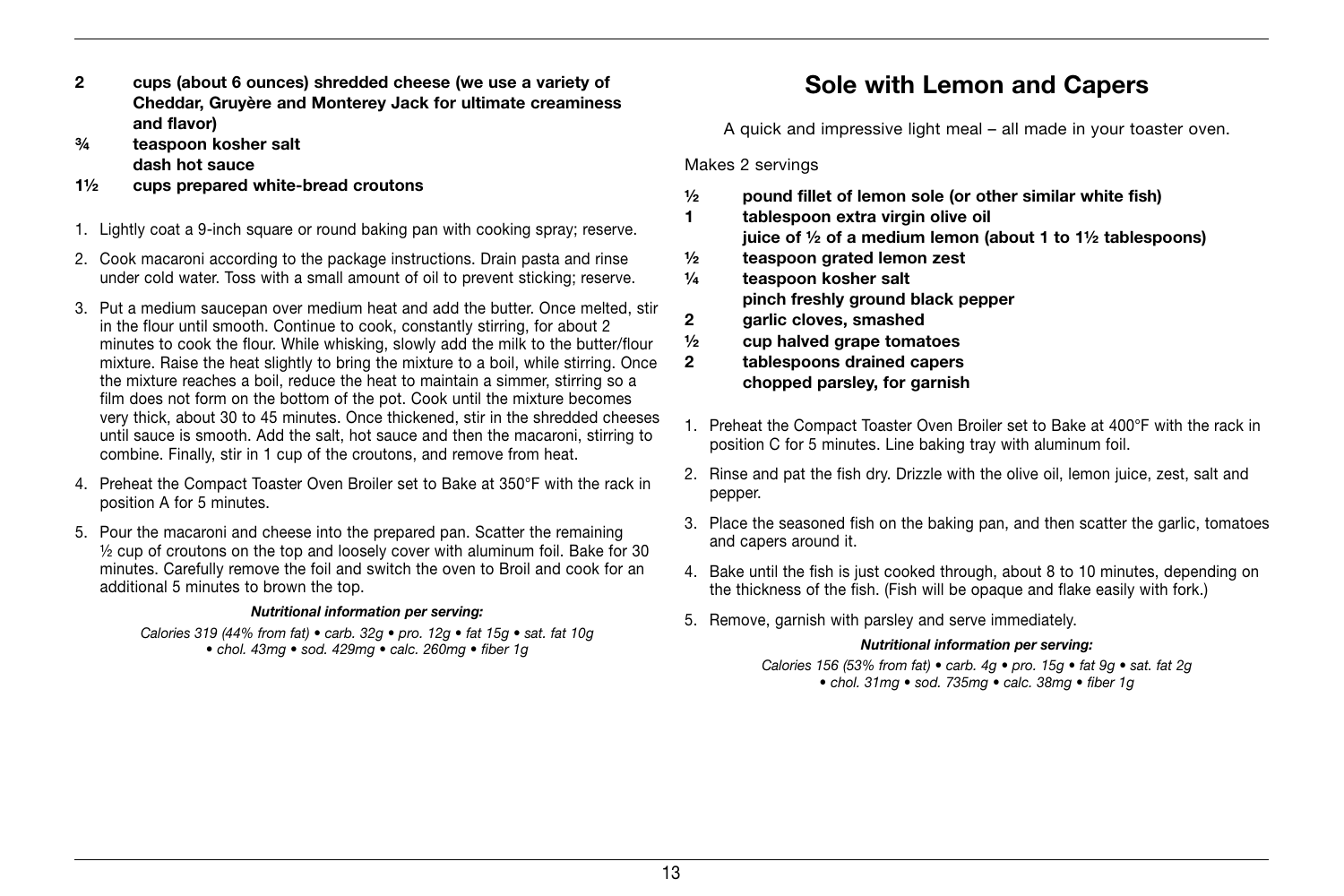## Baked Pork Chops with Hot Cherry Peppers

If spicy is not your thing, buy sweet cherry peppers instead of the hot variety. You will still have that great vinegar tang, without the heat.

Makes 2 servings

- 2 pork chops (each 1½-inches thick)
- 1 tablespoon vegetable oil
- teaspoon kosher salt
- 1 teaspoon freshly ground black pepper
- 3 ounces hot cherry peppers (about 2 to 4 peppers), halved
- 2 to 3 garlic cloves, smashed
- 1 small onion, cut into ½-inch pieces
- 1. Preheat the Compact Toaster Oven Broiler set to Bake at 375°F with the rack in position B for 5 minutes. Line the baking tray with foil.
- 2. Pat chops dry with paper towels. Rub chops evenly with the oil, salt and pepper. Lay the chops on the lined tray; surround with the cherry peppers, garlic and onion.
- 3. Bake for 20 to 25 minutes or until internal temperature is 145°F.

#### *Nutritional information per serving:*

Calories 292 (42% from fat) • carb. 8g • pro. 35g • fat 14g • sat. fat 3g • chol. 76mg • sod. 1146mg • calc. 35mg • fiber 3g

#### Panko-style breadcrumbs add texture and make a crisp crust, but feel free to use regular seasoned breadcrumbs if that's what you have on hand.

Chicken Parmesan

Makes 2 to 4 servings

- 2 8-ounce chicken breasts, pounded to ½-inch thickness
- ¼ to ½ teaspoon kosher salt
- ¼ teaspoon freshly ground black pepper
- 1 large egg
- 1 cup Italian-seasoned panko-style breadcrumbs
- 2 tablespoons grated Parmesan
- ¼ cup prepared tomato or marinara sauce
- 3 ounces fresh mozzarella, sliced
- 1 tablespoon thinly sliced (chiffonade) basil (optional)
- 1. Preheat the Compact Toaster Oven Broiler set to Bake at 425°F with the rack in position A for 5 minutes. Line the baking tray with aluminum foil.
- 2. Season the chicken breasts with the salt and pepper.
- 3. In shallow dish, lightly beat the egg. In another shallow dish, combine the breadcrumbs and Parmesan.
- 4. Dredge the chicken breasts in the egg, then in the breadcrumbs. Press the chicken into the breadcrumbs to fully coat on both sides and shake off any excess.
- 5. Place the chicken on the prepared pan and bake for 25 minutes. Carefully remove from the oven, flip chicken and top each with even amounts of the sauce, then mozzarella. Bake for 5 minutes, until the cheese is melted.
- 6. Garnish with basil, if desired, and serve.

#### *Nutritional information per serving (based on 4 servings):*

Calories 400 (44% from fat) • carb. 21g • pro. 35g • fat 19g • sat. fat 7g • chol. 140mg • sod. 1148mg • calc. 235mg • fiber 1g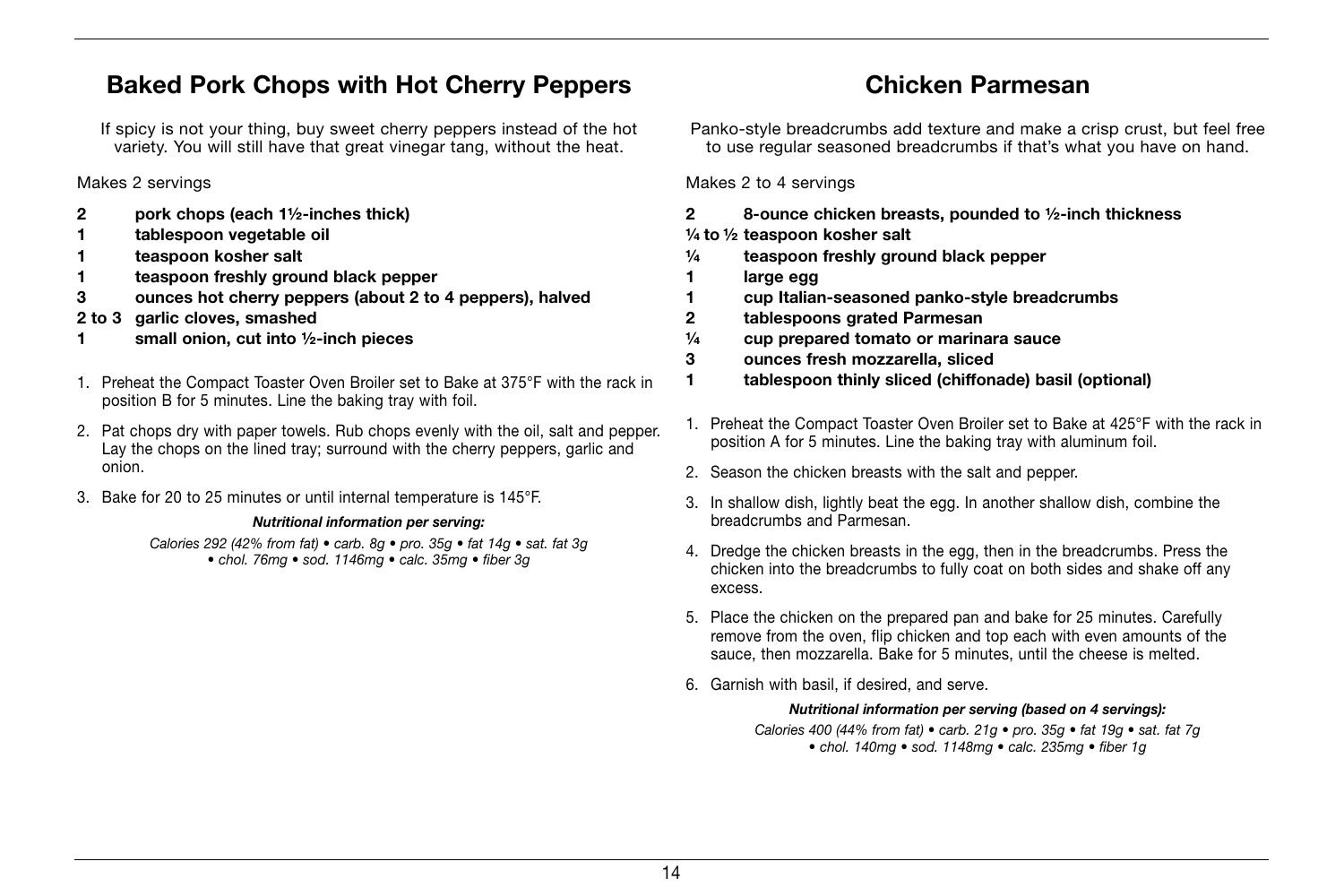## California Sandwich

Using the freshest and highest quality ingredients that you can find makes this sandwich shine.

Makes 2 sandwiches

- 2 slices whole-grain bread
- 2 teaspoons Dijon mustard
- 4 ounces sliced turkey or chicken breast
- ½ avocado, pitted and sliced
- 4 to 6 slices plum tomato
- 4 slices cooked bacon
- 2 ounces Monterey Jack
- 1. Preheat the Compact Toaster Oven Broiler set to Bake at 400°F with the rack in position B for 5 minutes. Line the baking tray with foil, if desired, and fit with the broiling rack.
- 2. While oven is heating, lay both pieces of bread on the prepared tray.
- 3. Spread the Dijon evenly on the tops of the slices, and then evenly distribute the remaining ingredients, in the order listed.
- 4. Put the sandwiches into the oven and cook on Bake for 5 minutes. Switch to Broil and cook for an additional 2 minutes, or until the cheese is fully melted.
- 5. Serve immediately.

#### *Nutritional information per sandwich:*

Calories 356 (47% from fat) • carb. 20g • pro. 27g • fat 19g • sat. fat 7g • chol. 65mg • sod. 1091mg • calc. 308mg • fiber 7g

## Hummus and Vegetable Sandwich

This sandwich has it all and is packed with flavor – from the smooth and nutty hummus to the tangy radishes – and healthy to boot!

#### Makes 2 sandwiches

- 2 slices whole-grain bread
- 3 to 4 tablespoons hummus, homemade or purchased
- 2 small radishes, thinly sliced
- 4 slices plum tomato
- ¼ cup sprouts (alfalfa, broccoli, whatever is your favorite and available)
- 2 tablespoons shredded carrots

#### 1to1½ ounces sliced feta

- 1. Preheat the Compact Toaster Oven Broiler set to Bake at 400°F with the rack in position B for 5 minutes. Line the baking tray with foil, if desired, and fit with the broiling rack.
- 2. While oven is heating, lay both pieces of bread on the assembled tray.
- 3. Spread the hummus evenly on the tops of both slices, and then evenly distribute the remaining ingredients, in the order listed.
- 4. Put the sandwiches into the oven and cook on Bake for 5 minutes. Switch to Broil and cook for an additional 2 minutes, or until the cheese is lightly browned.
- 5. Serve immediately.

#### *Nutritional information per sandwich:*

Calories 187 (31% from fat) • carb. 26g • pro. 9g • fat 7g • sat. fat 3g • chol. 13mg • sod. 465mg • calc. 192mg • fiber 5g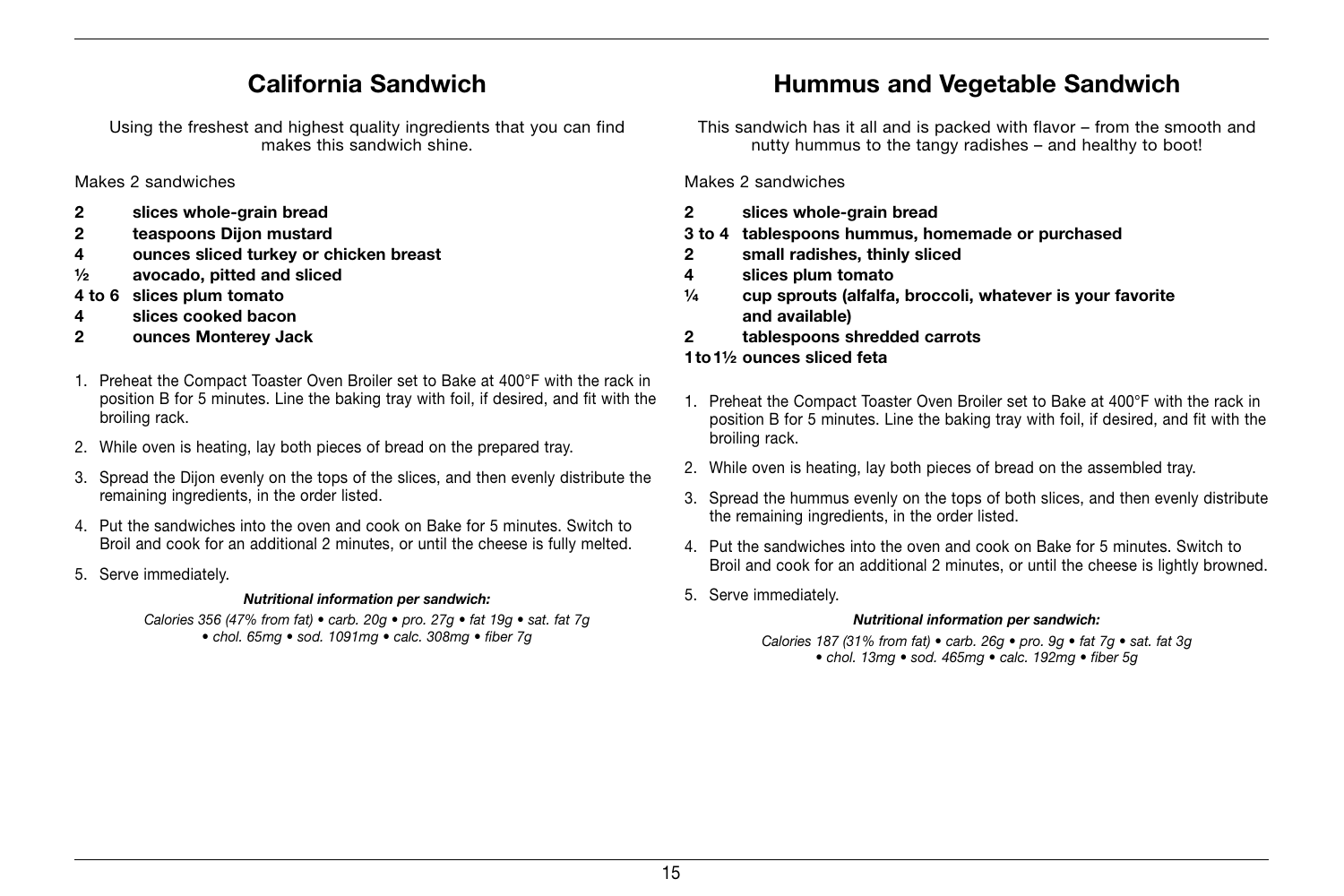## Open-Faced Reuben

A homemade version of the deli favorite. We also provide you with a very simple recipe for a quick Russian dressing.

Makes 2 sandwiches

- 2 slices rye bread
- 2 tablespoons Russian dressing\*
- ½ cup sauerkraut, drained
- 4 ounces very thinly sliced corned beef (or you may substitute pastrami if you prefer)
- 3 ounces sliced Swiss cheese (about 4 slices)
- 1. Preheat the Compact Toaster Oven Broiler set to Bake at 400°F with the rack in position B for 5 minutes. Line the baking tray with foil, if desired, and fit oven with the broiling rack.
- 2. While oven is heating, lay both pieces of bread on the assembled tray.
- 3. Spread the Russian dressing evenly on the tops of both slices, and then evenly distribute the remaining ingredients, in the order listed.
- 4. Put the sandwiches into the oven and cook on Bake for 5 minutes. Switch to Broil and cook for an additional 2 minutes, or until the cheese is fully melted.
- 5. Serve immediately.

\*For a simple Russian dressing, put the following in a small bowl and stir until fully combined:

- <sup>1</sup>⁄<sup>3</sup> cup mayonnaise
- 2½ tablespoons ketchup
- 2 tablespoons relish salt and pepper to taste

#### *Nutritional information per sandwich:*

Calories 456 (56% from fat) • carb. 24g • pro. 25g • fat 28g • sat. fat 12g • chol. 94mg • sod. 1562mg • calc. 410mg • fiber 4g

Whether it is an-after school snack or weekend lunch, there are few kids who will not be excited about having pizza on a bagel.

Pizza Bagels

Makes 2 servings

- 1 bagel, halved
- ¼ cup pizza or marinara sauce
- 2 teaspoons grated Parmesan
- 2 ounces mozzarella, sliced pinch kosher salt
- 1. Preheat the Compact Toaster Oven Broiler set to Bake at 400°F with the rack in position C for 5 minutes. Line the baking tray with foil, if desired, and fit with the broiling rack.
- 2. While oven is heating, lay both bagel halves, cut side up, on the assembled tray.
- 3. Evenly distribute the sauce and spread on top of each half, then top with the Parmesan and the mozzarella.
- 4. Put the assembled bagels into the oven and cook on Bake for 5 minutes. Switch to Broil and cook for an additional minute, or until the cheese is fully melted and lightly browned.
- 5. Serve immediately.

#### *Nutritional information per serving:*

Calories 260 (30% from fat) • carb. 32g • pro. 13g • fat 9g • sat. fat 5g • chol. 23mg • sod. 563mg • calc. 230mg • fiber 2g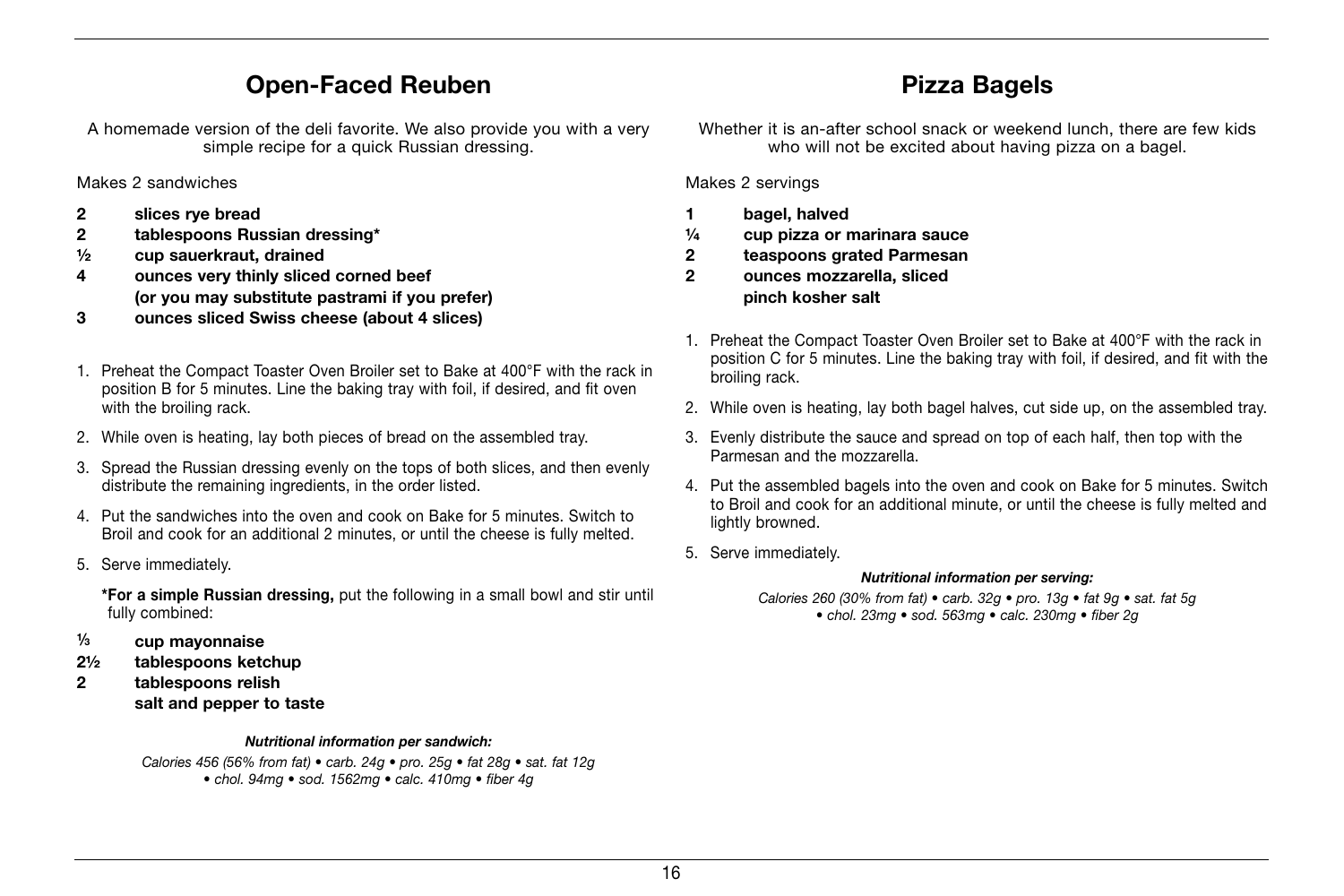## Bittersweet Espresso Brownies

A sugary outside and a fudge-like interior make these the richest brownies.

Makes 16 brownies

nonstick cooking spray

- ¾ cup unsalted butter, cubed
- 4 ounces unsweetened chocolate, chopped
- 4 ounces bittersweet chocolate, chopped
- 2 tablespoons cocoa powder
- 2 teaspoons espresso powder
- 3 large eggs
- 1½ cups granulated sugar
- 2 teaspoons pure vanilla extract
- ½ cup unbleached, all-purpose flour
- ¾ teaspoon kosher salt
- 1. Preheat the Compact Toaster Oven Broiler set to Bake at 350°F with the rack in position A for 5 minutes. Lightly coat a 9-inch square baking pan with nonstick cooking spray; line with parchment paper. Reserve.
- 2. Put the butter and chocolates into a heatproof bowl and place over a pot of simmering water. Once they are almost completely melted, stir in cocoa powder and espresso powder. Set aside to cool to room temperature.
- 3. Using a hand or stand mixer, beat eggs to break up and then gradually add the sugar. Mix until light and thickened, about 1 to 2 minutes. Add vanilla; beat until well combined.
- 4. Stir the flour and salt into the cooled chocolate mixture; mix until just incorporated. Fold the chocolate mixture into the egg mixture and stir until the mixture is no longer streaky.
- 5. Pour into prepared pan. Bake for about 22 to 25 minutes, or until edges are just dry. These are the best after chilling overnight.

#### *Nutritional information per brownie:*

Calories 249 (54% from fat) • carb. 28g • pro. 3g • fat 16g • sat. fat 9g • chol. 57mg • sod. 87mg • calc. 12mg • fiber 2g

## Fall Fruit Cobbler

Add a dollop of freshly whipped cream to top off this delicious autumn treat.

Makes 8 to 10 servings

#### Filling:

nonstick cooking spray

- ¾ pound pears, peeled, cored and cut into 1-inch pieces
- ¾ pound apples, peeled, cored and cut into 1-inch pieces
- $\frac{1}{2}$  to  $\frac{3}{4}$  pound Italian plums, pitted and cut into eighths
- $\frac{1}{2}$  cup granulated sugar
- ¼ cup unbleached, all-purpose flour
- ¾ teaspoon ground cinnamon
- ¼ teaspoon grated orange zest pinch kosher salt

#### Topping:

- 1 cup plus 1 tablespoon unbleached, all-purpose flour
- $\frac{1}{4}$  cup granulated sugar
- ¾ teaspoon baking powder
- ¼ teaspoon baking soda
- ¼ teaspoon kosher salt
- $\frac{1}{4}$  teaspoon ground cinnamon
- ¼ teaspoon grated orange zest
- 4 tablespoons (1/2 stick) unsalted butter, cold, cut into small cubes
- $\frac{2}{3}$  cup buttermilk\*
- ½ teaspoon pure vanilla extract
- \* If you don't have buttermilk, you can add 2 teaspoons lemon juice or white vinegar to enough milk to make <sup>2/3</sup> cup. Let stand 5 minutes; proceed with recipe.
- 1. Preheat the Compact Toaster Oven Broiler set to Bake at 325°F with the rack in position A for 5 minutes. Lightly and evenly coat a 9-inch round or square pan with cooking spray.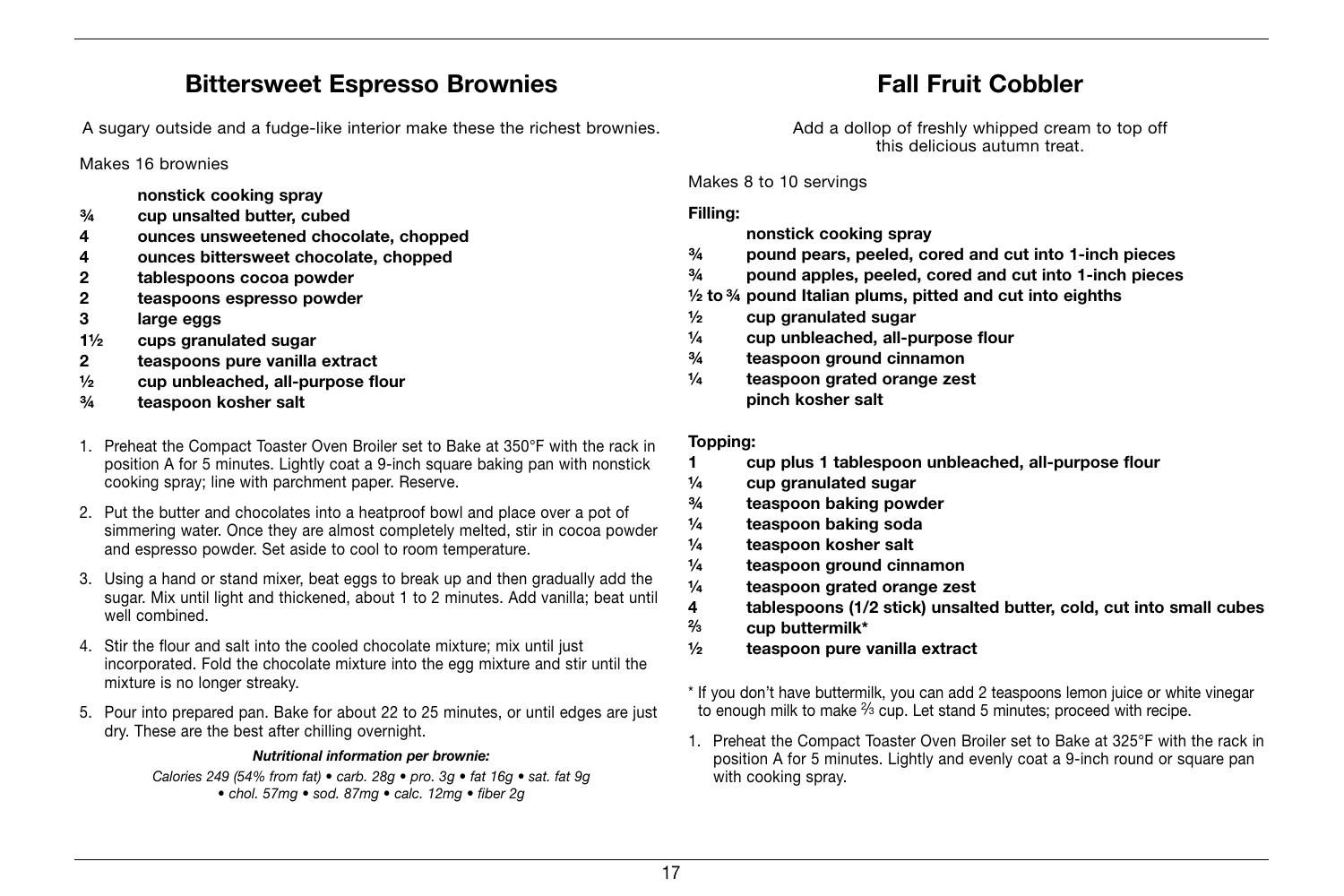- 2. Prepare the filling: Put the cut fruit in a large mixing bowl with the sugar, flour, cinnamon, zest and salt. Mix ingredients very well. Pour into prepared pan. Bake for 20 minutes (you want the fruit to be able to be pierced easily with the tip of a paring knife, but not mushy).
- 3. While the filling is baking, prepare the topping: Put the flour, sugar, baking powder, baking soda, salt, cinnamon and orange zest in the bowl of a food processor fitted with the metal chopping blade. Process dry ingredients for 10 seconds. Add the cubed butter to the dry ingredients and pulse until mixture resembles coarse crumbs. Combine the buttermilk and vanilla in a liquid measuring cup. While pulsing, slowly add the buttermilk mixture to the dry ingredients through the feed tube. Pulse until just combined. (This process can also be done by hand. Put all dry ingredients into a large mixing bowl, or on a parchment-lined work surface. Add the butter and either using your fingers or a pastry blender, combine until the mixture resembles coarse crumbs. Make a well in the dry/butter mixture and add the buttermilk/vanilla. Mix with hands or the pastry blender until just combined.)
- 4. Remove fruit from oven. Scoop the cobbler batter evenly spaced over the fruit do leave some space in between each scoop. The batter will expand when baked so it is not necessary to cover absolutely everything.
- 5. Bake for about 25 to 30 minutes, until top is a deep golden and baked through.

#### *Nutritional information per serving (based on 10 servings):*

Calories 211 (20% from fat) • carb. 40g • pro. 3g • fat 5g • sat. fat 3g • chol. 13mg • sod. 95mg • calc. 37mg • fiber 3g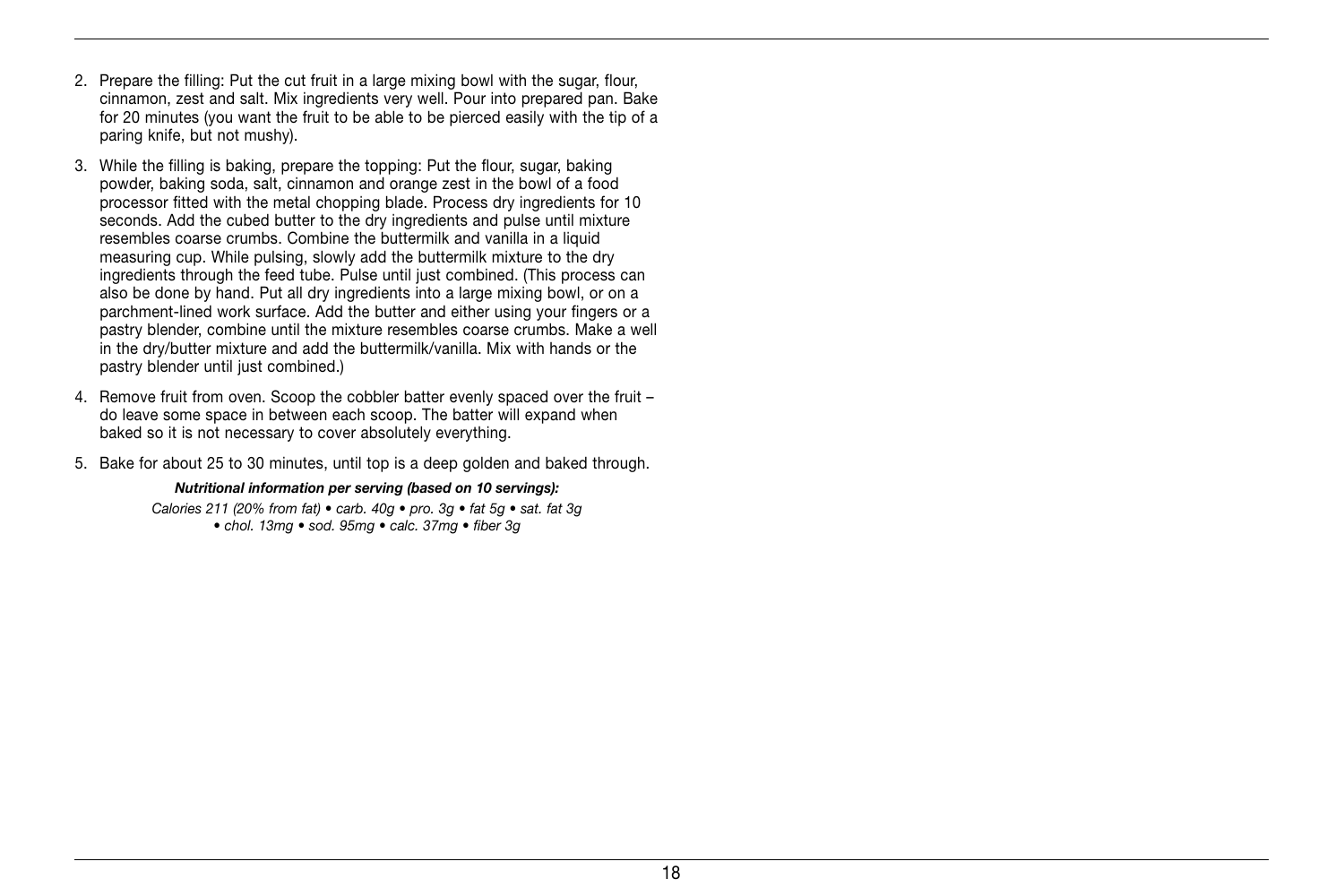## WARRANTY LIMITED THREE-YEAR WARRANTY

This warranty is available to consumers only. You are a consumer if you own a Cuisinart® Compact Toaster Oven Broiler that was purchased at retail for personal, family or household use. Except as otherwise required under applicable law, this warranty is not available to retailers or other commercial purchasers or owners. We warrant that your Cuisinart® Compact Toaster Oven Broiler will be free of defects in materials and workmanship under normal home use for 3 years from the date of original purchase.

We recommend that you visit our website, www.cuisinart.com for a fast, efficient way to complete your product registration. However, product registration does not eliminate the need for the consumer to maintain the original proof of purchase in order to obtain the warranty benefits. In the event that you do not have proof of purchase date, the purchase date for purposes of this warranty will be the date of manufacture.

#### CALIFORNIA RESIDENTS ONLY

California law provides that for In-Warranty Service, California residents have the option of returning a nonconforming product (A) to the store where it was purchased or (B) to another retail store that sells Cuisinart products of the same type. The retail store shall then, according to its preference, either repair the product, refer the consumer to an independent repair facility, replace the product, or refund the purchase price less the amount directly attributable to the consumer's prior usage of the product. If neither of the above two options results in the appropriate relief to the consumer, the consumer may then take the product to an independent repair facility, if service or repair can be economically accomplished. Cuisinart and not the consumer will be responsible for the reasonable cost of such service, repair, replacement, or refund of nonconforming products under warranty. California residents may also, according to their preference, return nonconforming products directly to Cuisinart for repair or, if necessary, replacement by calling our Consumer Service Center toll-free at 1-800-726-0190. Cuisinart will be responsible for the cost of the repair, replacement, and shipping and handling of such nonconforming products under warranty.

#### BEFORE RETURNING YOUR CUISINART PRODUCT

If your Cuisinart® Compact Toaster Oven Broiler should prove to be defective within the warranty period, we will repair or, if we think necessary, replace it. To obtain warranty service, please call our Consumer Service Center toll-free at 1-800-726-0190 or write to: Cuisinart, 7811 North Glen Harbor Blvd, Glendale, AZ 85307. To facilitate the speed and accuracy of your return, enclose \$10.00 for shipping and handling. (California residents need only supply a proof of purchase and should call 1-800-726-0190 for shipping instructions.) Please be sure to include your return address, description of the product's defect, product serial number, and any other information pertinent to the return. Please pay by check or money order. NOTE: For added protection and secure handling of any Cuisinart product that is being returned, we recommend you use a traceable, insured delivery service. Cuisinart cannot be held responsible for in-transit damage or for packages that are not delivered to us. Lost and/or damaged products are not covered under warranty.

Your Cuisinart® Compact Toaster Oven Broiler has been manufactured to the strictest specifications and has been designed for use only with authorized accessories and replacement parts. This warranty expressly excludes any defects or damages caused by accessories, replacement parts or repair service other than those authorized by Cuisinart. This warranty does not cover any damage caused by accident, misuse, shipment or other than ordinary household use. This warranty excludes all incidental or consequential damages. Some states do not allow the exclusion or limitation of these damages, so these exclusions may not apply to you. You may also have other rights, which vary from state to state.

Important: If the nonconforming product is to be serviced by someone other than Cuisinart's Authorized Service Center, please remind the servicer to call our Consumer Service Center at 1-800-726-0190 to ensure that the problem is properly diagnosed, the product is serviced with the correct parts, and to ensure that the product is still under warranty.